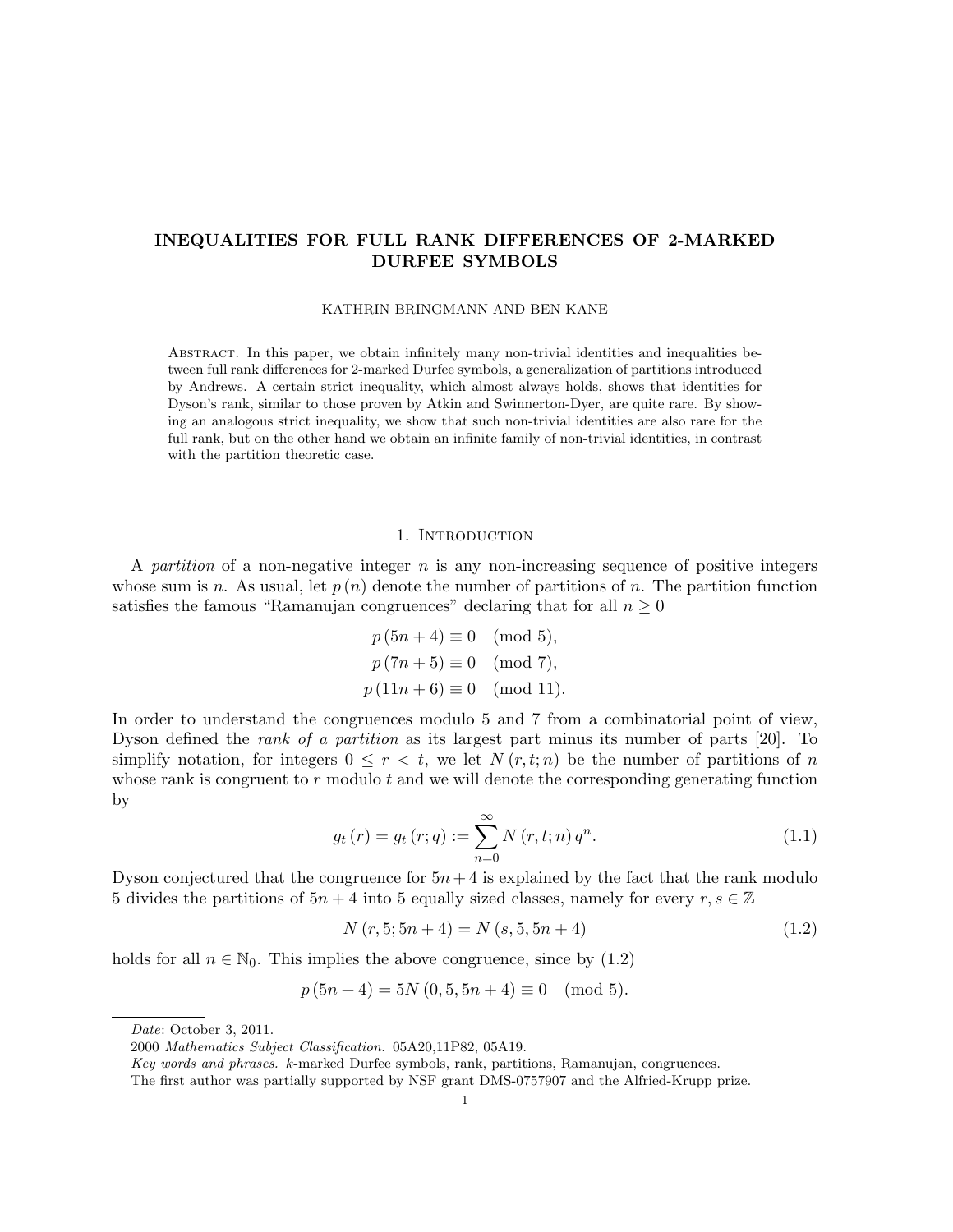#### 2 KATHRIN BRINGMANN AND BEN KANE

Similarly, Dyson conjectured that the congruence modulo 7 is explained by the identity

$$
N(r, 7; 7n + 5) = N(s, 7; 7n + 5)
$$
\n(1.3)

for all  $r, s \in \mathbb{Z}$  and  $n \in \mathbb{N}_0$ . Dyson's rank conjectures were later proved by Atkin and Swinnerton-Dyer [9]. On the other hand, Dyson's rank fails to divide the partitions of  $11n + 6$  in the same way, and he famously conjectured the existence of a new statistic which he called the "crank" and which would explain all three congruences simultaneously. This statistic remained hidden until a proper definition was finally found in work of Andrews and Garvan [6, 21].

Many further congruences exist for the partition function. Their proofs frequently go through automorphic properties of certain generating functions. For example, the first author and Ono [15] have realized the rank generating function as the holomorphic part of a harmonic weak Maass form, a certain non-holomorphic modular form (cf. [17] for a definition). The special case

$$
f(q) := 1 + \sum_{n=1}^{\infty} \left( N(0,2;n) - N(1,2;n) \right) q^n = 1 + \sum_{n=1}^{\infty} \frac{q^{n^2}}{(-q)_n^2},
$$

with  $(a;q)_n = (a)_n := (1-a)(1-aq) \cdots (1-aq^{n-1})$ , is one of Ramanujan's mock theta functions and its place in the theory of automorphic forms was first realized by Zwegers [27]. Using the theory of harmonic weak Maass forms, the first author and Ono [15] have shown that for every prime power  $p^j$  relatively prime to 6t (an extension to include the case when  $t = p^{\ell}$ was given by the first author [11]) there are infinitely many non-nested arithmetic progressions  $An + B$  ( $0 \leq B < A$ ) for which every  $0 \leq r < t$  and  $n \in \mathbb{N}_0$  satisfy the congruence

$$
N(r, t; An + B) \equiv 0 \pmod{p^j}.
$$
\n(1.4)

For these choices of  $A$  and  $B$ , this gives a refinement of the congruence

$$
p(An + B) \equiv 0 \pmod{p^j},
$$

which for  $j = 1$  were previously proven by Ono [25] and for  $j > 1$  were proven by Ahlgren and Ono [2].

The abundance of such congruences lead one naturally to ask which of these follow by equalities of the type given in (1.2) and (1.3) and to investigate in general when such equalities exist. By considering conjugate partitions, one easily sees for every  $1 \leq r < t$  and every  $n \in \mathbb{N}$  that

$$
N(r, t; n) = N(t - r, t; n).
$$
\n(1.5)

Due to these trivial identities we may assume throughout the paper that  $0 \le r < s \le \frac{t}{2}$  $\frac{t}{2}$ . Under this assumption, we see that apart from the trivial identities in (1.5), other identities such as (1.2) and (1.3) turn out to be quite rare. Indeed, based on asymptotic formulas for ranks shown by the first author  $[10]$  using the circle method, the authors have shown  $[13]$  that for t odd and  $0 \leq r < s < \frac{t}{2}$ , there are only finitely many  $(r, s, t)$  for which the identity

$$
N(r, t; n) = N(s, t; n)
$$

holds for infinitely many  $n \in \mathbb{N}$ . Specifically, there are infinitely many such n if and only if  $t \in \{5, 7\}$  or  $t = 9$  and  $(r, s) \in \{(0, 4), (3, 4)\}.$ 

**Theorem 1.1** ([13]). Assume that  $t \ge 11$  is an odd integer. Then for  $0 \le r < s \le \frac{t-1}{2}$  $\frac{-1}{2}$  we have for  $n > N_{r,s,t}$ , where  $N_{r,s,t}$  is an explicit constant, the inequality

$$
N(r,t;n) > N(s,t;n).
$$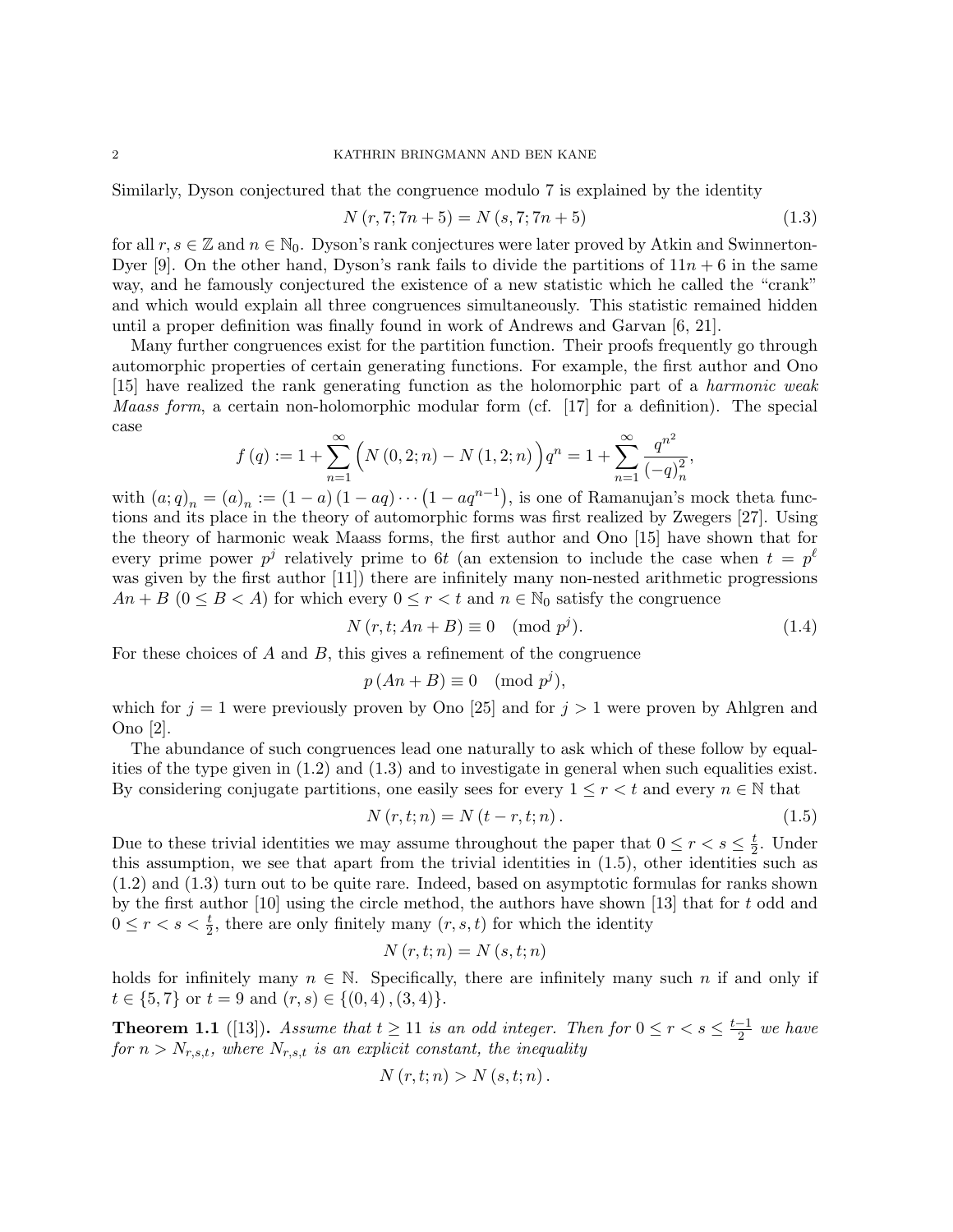Remark. The theory of harmonic weak Maass forms has essentially reduced identities relating the ranks to a calculation of finitely many Fourier coefficients, but inequalities such as those contained in Theorem 1.1 are more difficult to prove because they require a careful analysis of the asymptotic growth of the coefficients of these generating functions and cannot be proven by merely checking the inequality for finitely many Fourier coefficients.

One sees quite clearly from Theorem 1.1 why the rank fails to explain the congruence for  $t = 11$ , whereas the behavior for  $t < 11$  is quite different. One finds that in these cases the direction of the above inequality depends on the congruence class of  $n$  modulo  $t$ . Theorem 1.1 essentially completed the determination of the congruence classes modulo  $t$  exhibiting positivity, negativity, and equality. The investigation into such inequalities for fixed small  $t$  was initiated by Andrews and Lewis  $[7]$  and Lewis  $[24]$  (these theorems involve t even), while the first author proved the inequalities for  $t = 3$  [10] which were conjectured in [7]. Although one expects a theorem similar to Theorem 1.1 to hold for the crank modulo t for all  $t \geq t_0$  beyond some boundary  $t_0$ , it is clear that  $t_0 > 11$  must hold, as the crank modulo 11 divides the partitions of  $11n + 6$  into equally sized classes. We note that the proof of the inequalities for the cranks differences would be easier, since while the rank generating function is the holomorphic part of a harmonic weak Maass form [15], the corresponding crank generating function is a holomorphic modular form.

A recent generalization of partitions called k-marked Durfee symbols, whose definition will be recalled in Section 2, was given by Andrews  $[5]$ . He used these k-marked Durfee symbols to give a combinatorial interpretation of the k-th rank moments of partitions defined by Atkin and Garvan [8]. The 1-marked Durfee symbols (or simply, Durfee symbols) are in one-to-one correspondence with partitions. One is naturally led to a definition of a certain rank statistic for k-marked Durfee symbols, which Andrews called the  $(k-th)$  full rank. By work of the first author, Garvan, and Mahlburg [12], it follows that the generating function for those k-marked Durfee symbols with full rank congruent to r modulo t is a quasimock theta function, which is essentially the holomorphic part of linear combinations of harmonic weak Maass forms and their derivatives (thus generalizing quasimodular forms). Indeed, they show that the analytic continuation of their (6.2) with  $x_i = x^i$  may be written as a linear combination of terms of the type  $\frac{\partial}{\partial x'}R(x;q)$  and that specialization of  $\frac{\partial}{\partial x'}R(x;q)$  to a root of unity x is a quasimock theta function. Following the notation for the rank, we will denote the number of k-marked Durfee symbols of size n with full rank congruent to r modulo t by  $NF_k(r,t;n)$ . A number of relations between the rank and the full rank leads one to search for identites such as those in equations  $(1.2)$  and  $(1.3)$  for the full rank. For example, in the case  $t = 5$ , Andrews proved in Theorem 17 of [5] that for all integers  $r, s \in \mathbb{Z}$  we have

$$
NF_2(r, 5; 5n \pm 1) = NF_2(s, 5; 5n \pm 1).
$$
\n(1.6)

Thus the full rank modulo 5 divides the k-marked Durfee symbols of  $5n \pm 1$  into 5 equally sized classes and gives a combinatorial explanation for the congruence

$$
NF_2(5n \pm 1) \equiv 0 \pmod{5},
$$

where  $NF_2(n)$  denotes the number of 2-marked Durfee symbols of n. Andrews also proved similar results for the modulus  $t = 7$ . Noting the automorphic properties for the corresponding generating functions as proven in  $[12]$ ,  $(1.6)$  can again be reduced to a check of finitely many Fourier coefficients of the associated generating function. In this paper, we will restrict to the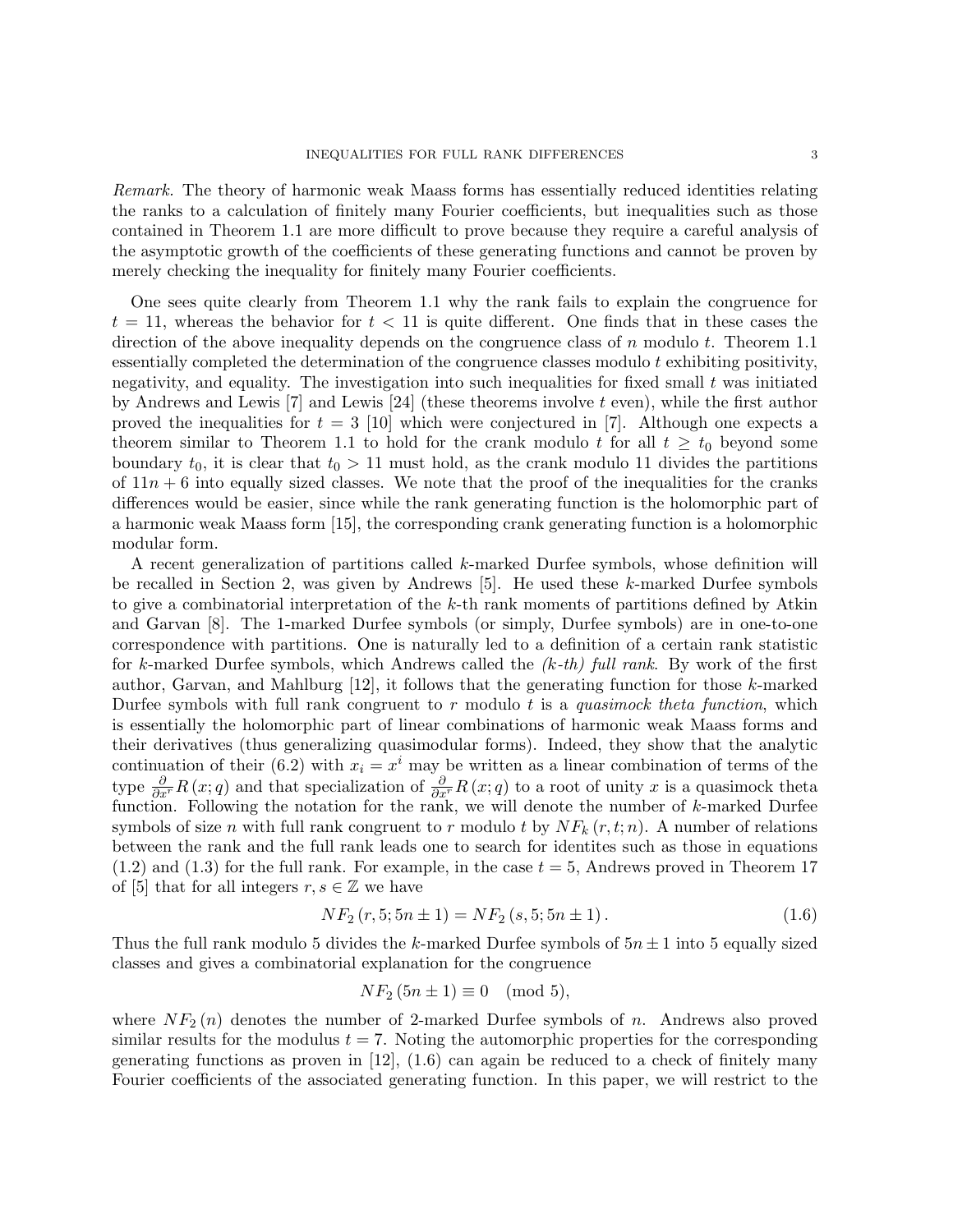case  $k = 2$  and employ the asymptotic growth of the coefficients of these generating functions to show that equalities such as  $(1.6)$  are again quite rare as we vary t.

As we will recall in Section 2, the symmetry given by conjugation for the rank of partitions (or equivalently, 1-marked Durfee symbols) generalizes to a symmetry for the full rank. This gives trivial identities for the full rank such as those obtained in (1.5). For this reason, we may restrict ourselves to  $0 \leq r < s \leq \frac{t}{2}$  $\frac{t}{2}$ . Due to a technical difficulty occuring when 3 | t, we shall first assume that  $(t, 6) = 1$ . In this case, one may prove a result for the full rank resembling Theorem 1.1.

**Theorem 1.2.** Suppose that  $t > 7$  is a positive integer with  $(t, 6) = 1$ . Then for  $0 \le r < s \le \frac{t-1}{2}$ 2 with  $(r, s) \neq (1, 2)$ , we have, for sufficiently large n,

$$
NF_2(r,t;n) > NF_2(s,t;n).
$$

However, in contrast to the usual rank, in the case  $(r, s) = (1, 2)$  an infinite family (in the variable t) of non-trivial identities similar to (1.6) hold for all  $t \neq 3$  odd and  $n \in \mathbb{N}$ .

## Theorem 1.3.

(1) For every odd t and for every  $n \in \mathbb{N}$ , we have

$$
NF_{2}(1,t;n) = NF_{2}(2,t;n).
$$

(2) For t even and  $n \in \mathbb{N}$ , we have

$$
NF_2(1, t; n) \leq NF_2(2, t; n)
$$
,

and equality holds if and only if  $n \in \{0, \ldots, \frac{t}{2}\}$  $\frac{t}{2}, \frac{t}{2} + 2$ . (3) For every  $n \in \mathbb{N}$  one has the equality

$$
NF_{2}(1;n) = NF_{2}(2;n),
$$

where  $NF_2 (r; n)$  denotes the number of 2-marked Durfee symbols with full rank equal to  $r$ .

Some remarks.

- (1) In the case that  $t \neq 3$  is odd, Theorem 1.3 (1) shows that there is always an identity which does not come from the aforementioned trivial conjugation symmetry, in contrast with the corresponding result for partitions.
- (2) Although Theorem 1.1 only applies to the case when t is odd, a similar result is expected for the rank when  $t$  is even. Hence in this case it is interesting to note that Theorem 1.3 (2) gives an inequality for the full rank in the opposite direction of what is expected for the rank.
- (3) The inequalities implied by Theorem 1.3 (2) are each proven through an identity followed by an injective map from one type of partitions into another. Hence the full content of Theorem 1.3 is really concerned with identities. Such identities may theoretically be proven by using the theory of harmonic weak Maass forms to show that both sides of the identity correspond to the same harmonic weak Maass form. However, since the calculation would get quite tedious, we choose a more direct approach in this paper.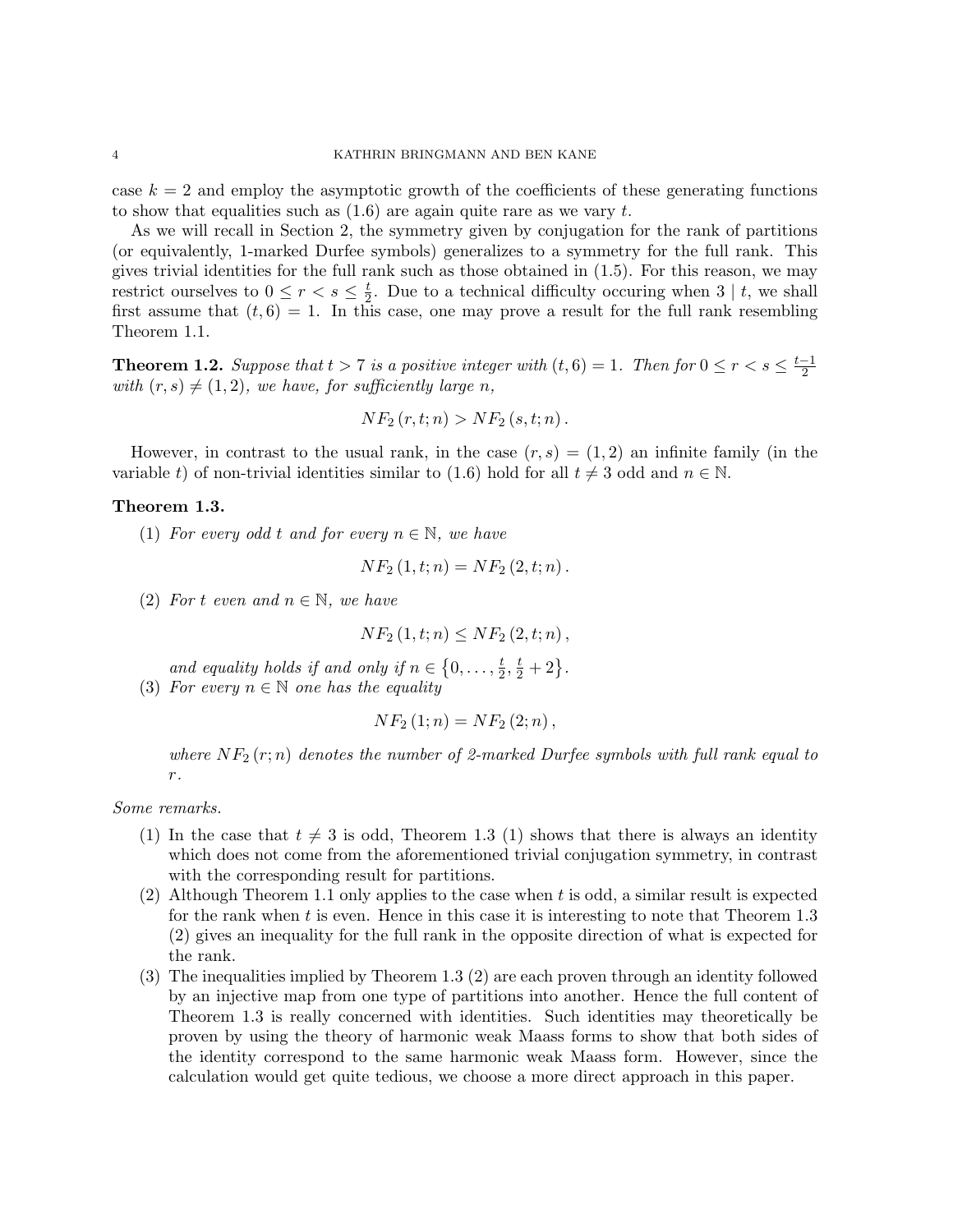In addition to showing identities such as those in equations (1.2) and (1.3), Atkin and Swinnerton-Dyer also proved that in many cases the difference of two rank modulo 5 and 7 generating functions are modular forms. For example, they showed that

$$
\sum_{n=0}^{\infty} \left( N(0, 7; 7n + 6) - N(1, 7; 7n + 6) \right) q^n = -\frac{\left( q; q^7 \right)^2_{\infty} \left( q^6; q^7 \right)^2_{\infty} \left( q^7; q^7 \right)^2_{\infty}}{(q)_{\infty}}.
$$
 (1.7)

Such identities are far more abundant, and are now explained by the fact that the rank generating function is the holomorphic part of a harmonic weak Maass form and hence certain differences are modular forms, with a large infinite class of such modular differences proven by the first author, Ono, and Rhoades [16]. This has led to a further investigation of the relevant harmonic weak Maass forms in order to establish identities such as (1.7) (for example, [1, 18]).

Based on a relationship between the full rank generating functions and those of the rank generating functions, we show in Section 5 a number of infinite product identities for the full rank paralleling equation (1.7). For example, we obtain the equality

$$
\sum_{n=0}^{\infty} \left( N F_2(0, 7; 7n + 3) - N F_2(1, 7; 7n + 3) \right) q^n = \frac{\left( q^7; q^7 \right)_{\infty}}{\left( q^2; q^7 \right)_{\infty} \left( q^5; q^7 \right)_{\infty}}.
$$
(1.8)

We note that in the case  $t = 5$ , the identities in Section 5 were proven by Keith in Theorems 1 and 2 of [23]. He considers general k, but restricts himself to the special case  $t = 2k + 1$  and exploits identities of the type

$$
NF_k(r, 2k+1; n) = NF_k(s, 2k+1; n)
$$

when  $(r, 2k + 1) = (s, 2k + 1)$ . Theorem 1.2 implies that such identities are rare when we restrict to the case  $k = 2$  but allow general modulus t, so we include Keith's result in Section 5 in order to list all tuples  $(r, s, t)$  which give equalities of this type.

The paper is organized as follows. We give the definition of k-marked Durfee symbols and the full rank in Section 2. In Section 3 we show a linear relationship between the generating function

$$
f_t(r, r+1) = f_t(r, r+1; q) := \sum_{n=0}^{\infty} \left( NF_2(r, t; n) - NF_2(r+1, t; n) \right) q^n \tag{1.9}
$$

and rank generating functions, which will be the basis for most of our results. In Section 4, we show Theorem 1.3, which relates  $NF_2(1, t; n)$  to  $NF_2(2, t; n)$ . We show infinite product identities for the full rank such as (1.8) in Section 5. Building on the work from Section 3, Section 6 is devoted to proving the inequality given in Theorem 1.2 by showing that all but finitely many coefficients of  $f_t(r, r+1)$  are positive under proper restrictions for r. In Section 7, we conclude the paper with a series of inequalities between  $NF_2 (r, t; n)$  and  $NF_2 (s, t; n)$  for small t.

#### **ACKNOWLEDGEMENTS**

The authors thank W. Keith for making available his preprint prior to publication. The authors would also like to thank the referees for helpful and detailed reports.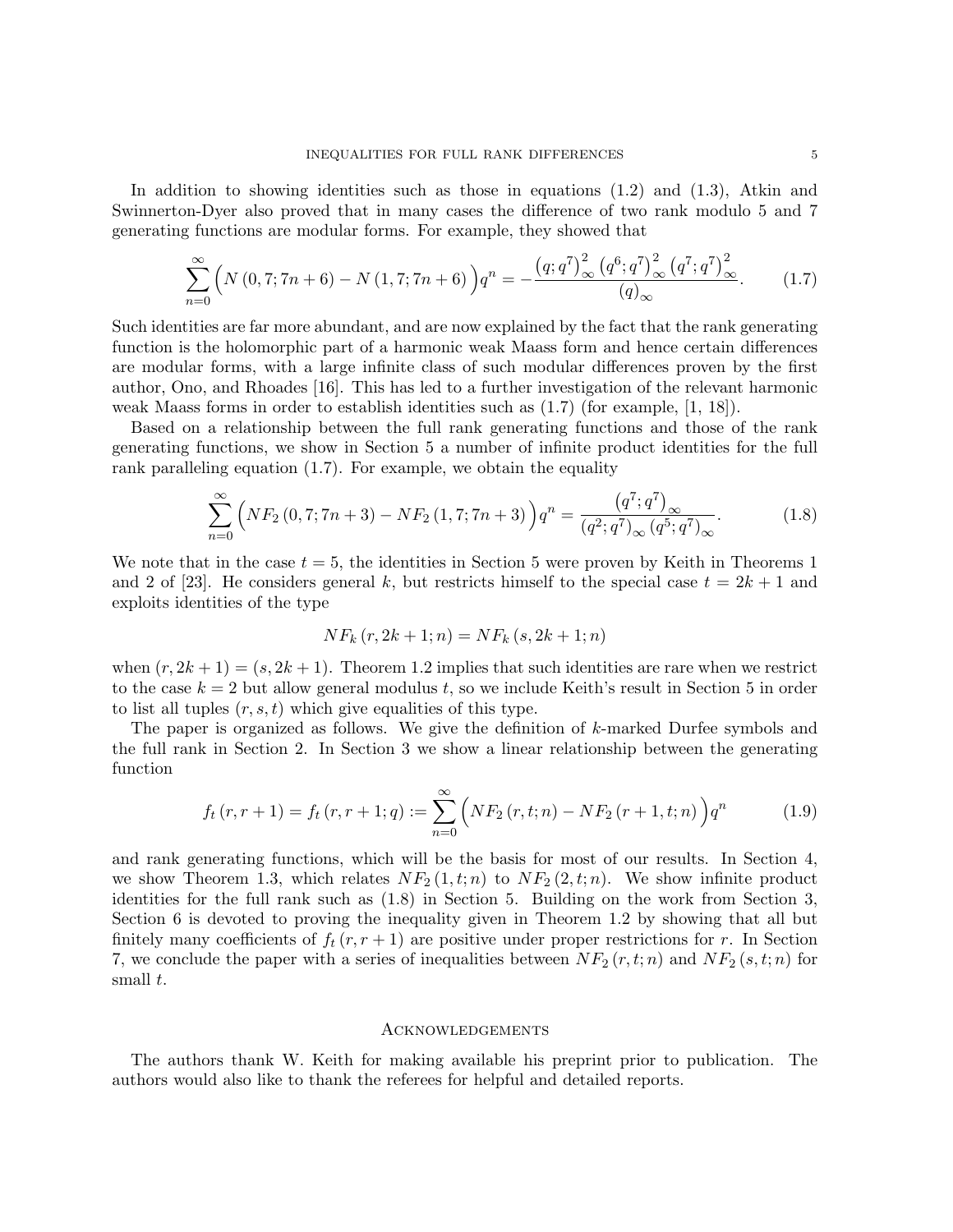## 2. Durfee symbols

In this section we will recall Andrews' definitions [5] for Durfee symbols, k-marked Durfee symbols, and the full rank for k-marked Durfee symbols. The *Durfee symbols of size n* are given by an integer d and two nonincreasing sequences of integers  $d \ge a_1 \ge \cdots \ge a_m$  and  $d \ge b_1 \ge \cdots \ge b_\ell$  as in the following representation:

$$
\begin{pmatrix} a_1 & \dots & a_m \\ b_1 & \dots & b_\ell \end{pmatrix}_d,
$$

so that

$$
d^{2} + \sum_{i=1}^{m} a_{i} + \sum_{j=1}^{\ell} b_{j} = n.
$$

Recall that the largest square in the Ferrers diagram of a partition is referred to as the *Durfee* square of the partition. Then the above Durfee symbol corresponds to the partition with Durfee square of size d, columns of length  $a_1, \ldots, a_m$  to the right of the Durfee square, and rows of length  $b_1, \ldots, b_\ell$  below the Durfee square. For example, the Durfee symbol

$$
\begin{pmatrix} 3 & 1 & 1 \\ 2 & 1 & \end{pmatrix}_3
$$

corresponds to the partition  $(6, 4, 4, 2, 1)$ . Notice that the rank of the partition corresponding to a Durfee symbol is precisely  $m - \ell$ , the length of the first row of the Durfee symbol minus the length the second row. In the above example, this gives a partition of rank 1.

To define k-marked Durfee symbols, we require k copies of the integers, so that each element  $a_i$  and  $b_j$  is given a subscript between 1 and k indicating which copy of the integers it is contained in. A k-marked Durfee symbol is a Durfee symbol with the following restrictions on the allowable parts  $a_i$ ,  $b_j$  and their subscripts:

- (1) The sequence of parts and the sequence of subscripts in each row must be non-increasing.
- (2) Each of the subscripts  $1, 2, \ldots, k-1$  occurs at least once in the top row.
- (3) If  $M_1, N_2, \ldots V_{k-2}, W_{k-1}$  are the largest parts with their respective subscripts in the top row, then all parts in the bottom row with subscript 1 lie in  $[1, M]$ , with subscript 2 lie in  $[M, N], \ldots$ , with subscript  $k-1$  lie in  $[V, W]$ , and with subscript k lie in  $[W, S]$ , where S is the side of the Durfee square.

For a k-marked Durfee symbol  $\delta$ , let  $\tau_i(\delta)$  (resp.  $\beta_i(\delta)$ ) be the number of entries in the top (resp. bottom) row with subscript i. Then the  $i$ -th rank is defined by

$$
\rho_i(\delta) := \begin{cases} \tau_i(\delta) - \beta_i(\delta) - 1 & \text{for } 1 \leq i < k, \\ \tau_i(\delta) - \beta_i(\delta) & \text{for } i = k. \end{cases}
$$

We refer to  $\sum_{i=1}^{k} i \rho_i(\delta)$  as the (k-th) full rank of  $\delta$ .

The symmetry of conjugation for the rank is observed in the Durfee symbol as simply swapping the first and second rows. For the  $k$ -th full rank, one defines a similar conjugation action. For δ a k-marked Durfee symbol, we define a conjugate k-marked Durfee symbol δ as follows. One first interchanges the parts with subscript k in the top and bottom rows as in the  $k = 1$  case. For  $1 \leq i \leq k$ , the largest part with subscript i remains in the top row, while all other parts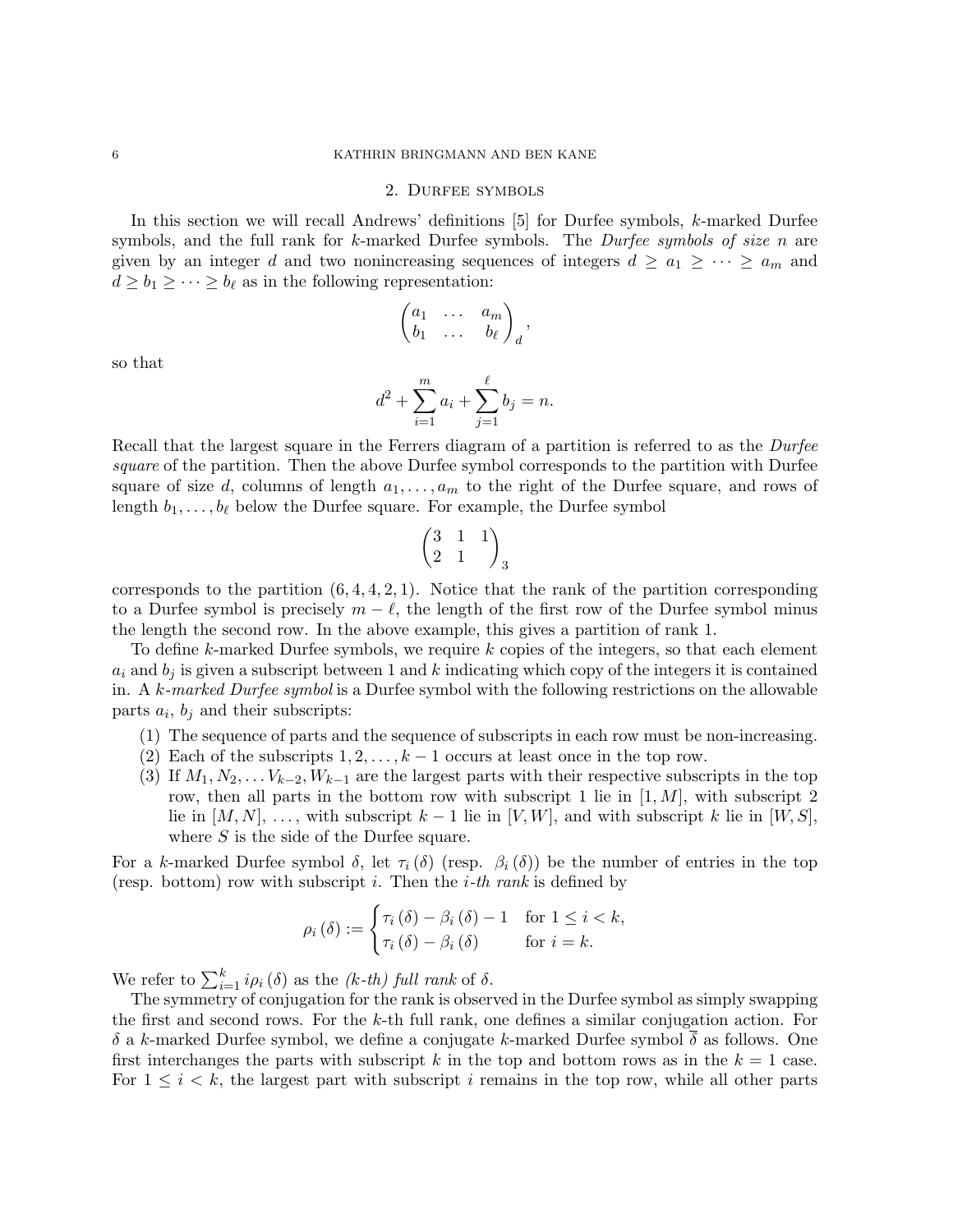with subscript  $i$  from the top and bottom rows are interchanged. This preserves condition  $(3)$ in the definition and the *i*-th rank of  $\overline{\delta}$  is

$$
\rho_i\left(\overline{\delta}\right) = \left(1 + \beta_i\left(\delta\right)\right) - \left(\tau_i\left(\delta\right) - 1\right) - 1 = -\rho_i\left(\delta\right).
$$

Hence one may always obtain trivial identities such as those in  $(1.5)$  by the symmetry

$$
\sum_{i=1}^{k} i\rho_i (\bar{\delta}) = -\sum_{i=1}^{k} i\rho_i (\delta).
$$
 (2.1)

We will be interested in observing other equalities which do not follow from the above observation. In order to do so, we will restrict ourselves to the case  $k = 2$  and work with a relation given between the generating functions for the usual rank for partitions and the full rank on 2-marked Durfee symbols.

#### 3. Relating the full rank to the classical rank

Much as Atkin and Swinnerton-Dyer did for partitions, we will work with the generating function for full ranks of 2-marked Durfee symbols. We begin with a series of necessary definitions.

By classifying partitions in terms of the size of the Durfee square, the classical rank generating function is given (cf. [22] Chapter 18, Section 19.7, Lemma 7.9 of [21]) by

$$
R(w;q) := 1 + \sum_{n=1}^{\infty} \sum_{m=-\infty}^{\infty} N(m,n) w^m q^n = \sum_{n=0}^{\infty} \frac{q^{n^2}}{(wq)_n (w^{-1}q)_n} = \frac{(1-w)}{(q)_{\infty}} \sum_{n \in \mathbb{Z}} \frac{(-1)^n q^{\frac{n}{2}(3n+1)}}{1 - wq^n}.
$$
\n(3.1)

We define the generating function

$$
g_t(r,s) = g_t(r,s;q) := \sum_{n=0}^{\infty} \left( N(r,t;n) - N(s,t;n) \right) q^n = \frac{1}{t} \sum_{j=1}^{t-1} \left( \zeta_t^{rj} - \zeta_t^{sj} \right) R\left(\zeta_t^j; q\right). \tag{3.2}
$$

Following Andrews [5], we consider

$$
R_{2}(x_{1}, x_{2}; q) := \sum_{\substack{m_{1} \geq 0 \\ m_{2} \geq 0}} \frac{q^{(m_{1}+m_{2})^{2}+m_{1}}}{(x_{1}q)_{m_{1}} (q/x_{1})_{m_{1}} (x_{2}q^{m_{1}})_{m_{2}+1} (q^{m_{1}}/x_{2})_{m_{2}+1}}
$$
(3.3)  

$$
= \frac{1}{(q)_{\infty}} \sum_{n=1}^{\infty} \frac{(-1)^{n-1} (1+q^{n}) (1-q^{n})^{2} q^{\frac{n}{2}(3n+1)}}{(1-x_{1}q^{n}) (1-q^{n}/x_{1}) (1-x_{2}q^{n}) (1-q^{n}/x_{2})},
$$

where the equality comes from Theorem 3 in [5]. By Theorem 10 of [5],  $R(x_1, x_2; q)$  is the generating function for 2-marked Durfee symbols with the exponent of  $x_i$  counting the *i*-th rank. Hence  $R(x, x^2; q)$  is the generating function for 2-marked Durfee symbols with the exponent of  $x$  counting the full rank. In Corollary 8 of [5], Andrews concludes from  $(3.3)$  the relation

$$
R_2(x, x^2; q) = \frac{R(x; q) - R(x^2; q)}{(x - x^2)(1 - x^{-3})}
$$
\n(3.4)

whenever  $x$  is not a third root of unity or zero.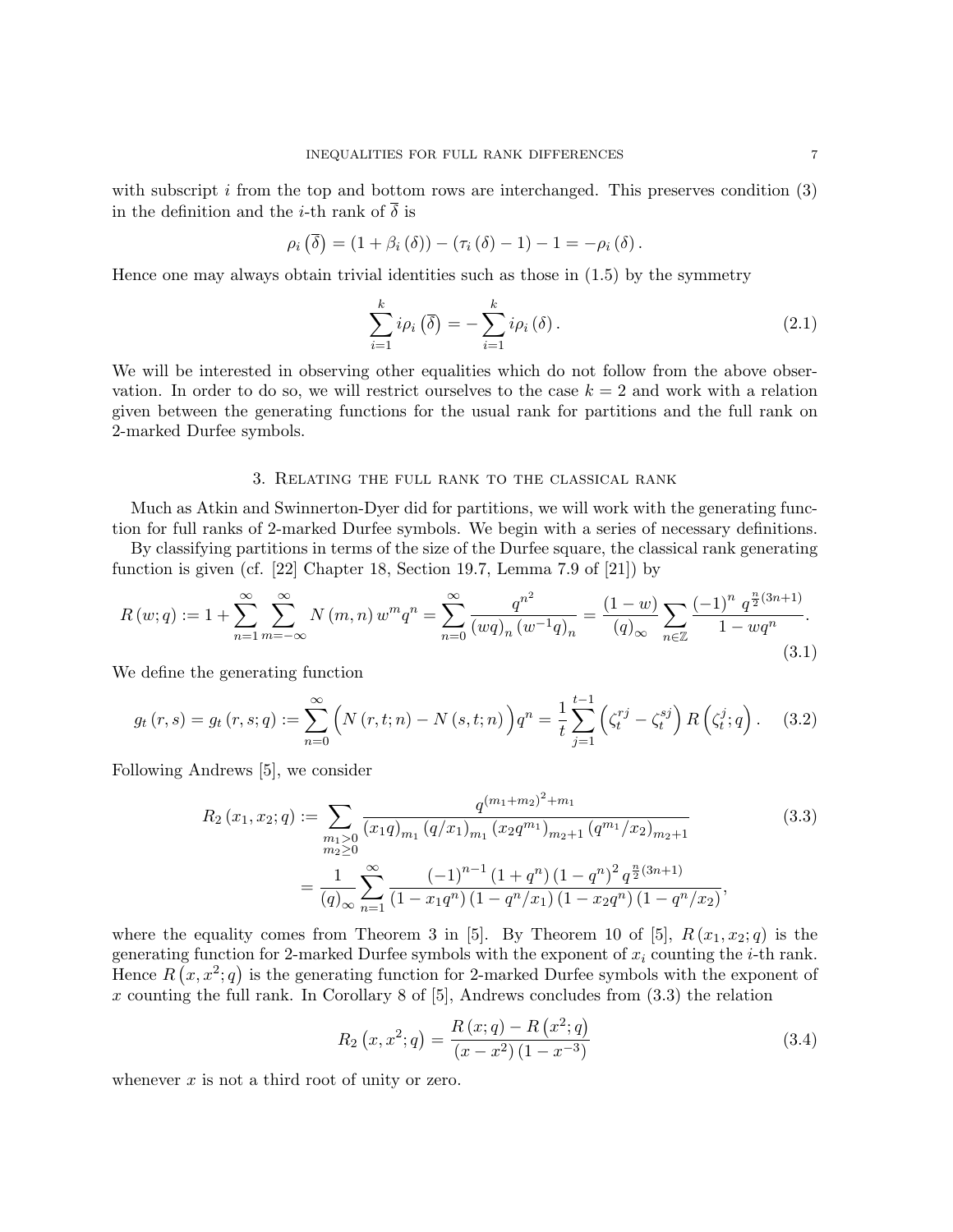Analogous to (3.2), we may now define the generating function

$$
f_t(r,s) = f_t(r,s;q) := \sum_{n=0}^{\infty} \left( NF_2(r,t;n) - NF_2(s,t;n) \right) q^n = \frac{1}{t} \sum_{j=1}^{t-1} \left( \zeta_t^{rj} - \zeta_t^{sj} \right) R_2 \left( \zeta_t^j, \zeta_t^{2j}; q \right).
$$
\n(3.5)

If  $3 \nmid t$ , then, using (3.4), this simplifies as

$$
f_t(r,s) = -\frac{1}{t} \sum_{j=1}^{t-1} \frac{\zeta_t^{-rj} - \zeta_t^{-sj}}{\left(\zeta_t^{2j} - \zeta_t^j\right)\left(1 - \zeta_t^{-3j}\right)} \left(R\left(\zeta_t^j; q\right) - R\left(\zeta_t^{2j}; q\right)\right). \tag{3.6}
$$

We will make constant usage of the symmetries coming from conjugation, given by

$$
g_t(-r,s) = g_t(-r,-s) = g_t(r,-s) = g_t(r,s) = -g_t(s,r)
$$
\n(3.7)

and, coming from  $(2.1)$  (or  $x_i \to x_i^{-1}$  in  $(3.3)$ ),

$$
f_t(-r, -s) = f_t(-r, s) = f_t(r, s) = -f_t(s, r).
$$
\n(3.8)

Define further the generating function for difference of ranks in congruence classes by

$$
g_{t,d}(r,s) = g_{t,d}(r,s;q) := \sum_{n=0}^{\infty} \left( N(r,t;tn+d) - N(s,t;tn+d) \right) q^n, \tag{3.9}
$$

and the generating function for corresponding difference of full ranks accordingly by

$$
f_{t,d}(r,s) = f_{t,d}(r,s;q) := \sum_{n=0}^{\infty} \left( NF_2(r,t;tn+d) - NF_2(s,t;tn+d) \right) q^n.
$$
 (3.10)

The purpose of this section will be to establish the following identity relating the difference of full ranks for adjacent congruence classes to differences of ranks.

Proposition 3.1. When t is odd, we obtain the following equality

$$
f_t(r, r+1) = \frac{1}{t} \sum_{m=0}^{t-1} (t - 1 - m) g_t \left( -3m + r - 1, \overline{2}(-3m + r - 1) \right) + \frac{3}{t} \delta_{3|t} f_3(r, r+1), \tag{3.11}
$$

where  $\overline{2} = \frac{t+1}{2}$  denotes the multiplicative inverse of 2 modulo t and  $\delta_{3|t} = 1$  if 3 divides t and 0 otherwise.

*Proof.* Fix t odd and a primitive t-th root of unity  $\zeta_t$ . We will use the fact that for any t-th root of unity  $\zeta$  one has

$$
\frac{1}{1-\zeta} = \frac{1}{t} \sum_{m=0}^{t-1} \left( t - 1 - m \right) \zeta^m.
$$
 (3.12)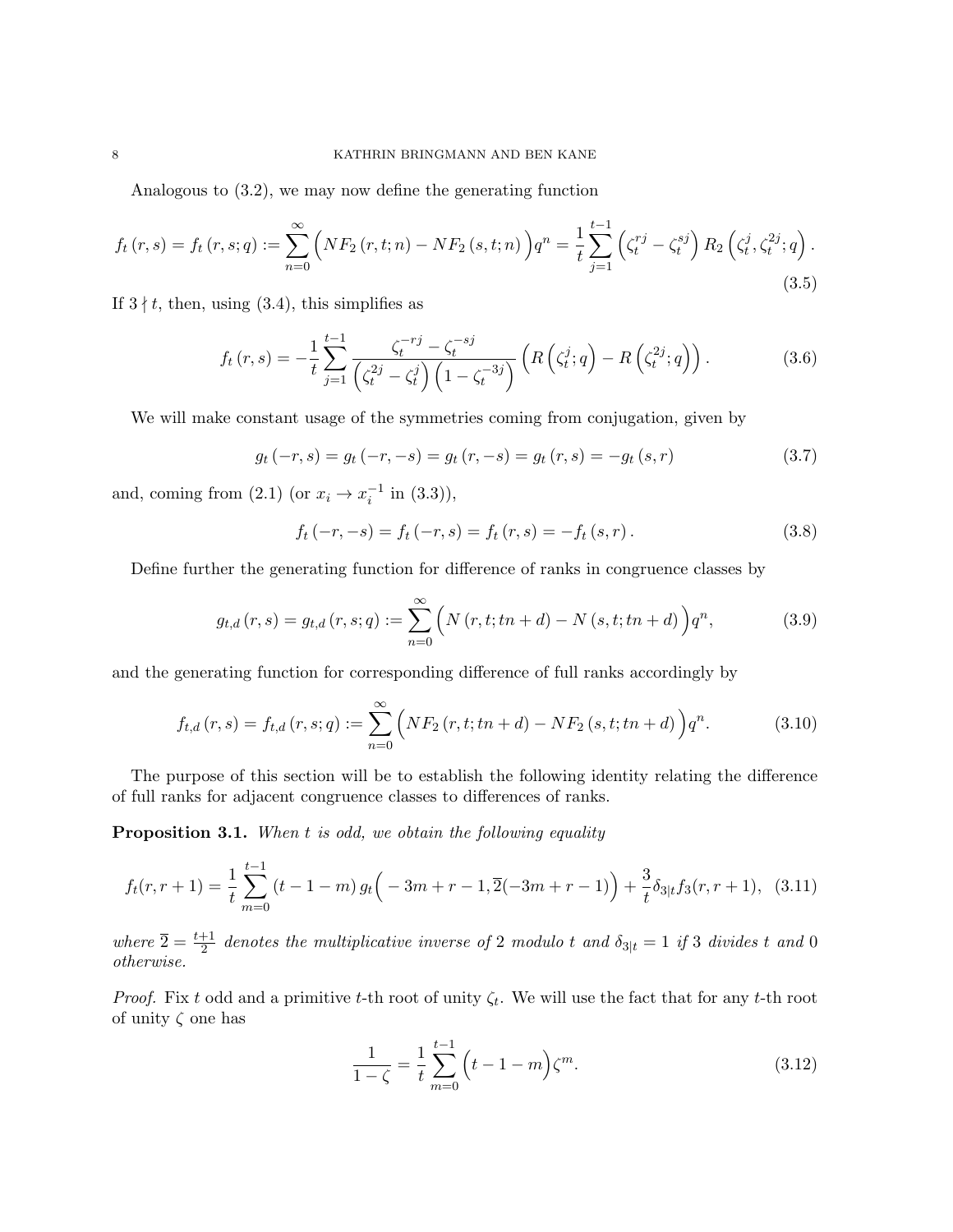Using  $(3.4)$  together with  $(3.6)$ ,  $(3.8)$ , and  $(3.12)$ , we now expand

$$
f_t(r, r+1) - \frac{3}{t} \delta_{3|t} f_3(r, r+1) = f_t(-r, -(r+1)) - \frac{\delta_{3|t}}{t} \sum_{\substack{j=\frac{t}{3}, \frac{2t}{3} \\ j,\frac{2t}{3}}} \left( \zeta_t^{rj} - \zeta_t^{(r+1)j} \right) R_2 \left( \zeta_t^j, \zeta_t^{2j}; q \right)
$$

$$
= \frac{1}{t^2} \sum_{\substack{1 \le j \le t-1 \\ j \ne \frac{t}{3}, \frac{2t}{3}}} \sum_{\substack{m=0 \\ j,\frac{2t}{3}}}^{t-1} \left( t - 1 - m \right) \zeta_t^{\left( -3m+r-1 \right)j} \left( R \left( \zeta_t^j; q \right) - R \left( \zeta_t^{2j}; q \right) \right). \tag{3.13}
$$

However, for every 3 | t and  $m \in \mathbb{Z}$  one has that

$$
\sum_{j=\frac{t}{3},\frac{2t}{3}} \zeta_t^{(-3m+r-1)j} \left( R\left(\zeta_t^j;q\right) - R\left(\zeta_t^{2j};q\right) \right) = \sum_{j=1}^2 \zeta_3^{(r-1)j} \left( R\left(\zeta_3^j;q\right) - R\left(\zeta_3^{2j};q\right) \right) = 0. \tag{3.14}
$$

Hence when  $3 \mid t$  we may add  $(3.14)$  to  $(3.13)$  without changing the sum. We then reverse the order of summation and split the sum (completed to  $1 \leq j \leq t-1$ ) in (3.13) into two sums coming from  $R\left(\zeta_t^j\right)$  $\left( \frac{d}{dt}, q \right)$  and  $R\left( \zeta_t^{2j} \right)$  $t^{2j};q$ . Since the sum on j only depends on j modulo t, we may then make the change of variables  $j \to \overline{2}j$  in the second sum to see by (3.2) that (3.13) equals

$$
\frac{1}{t}\sum_{m=0}^{t-1} \left( t - 1 - m \right) g_t \left( -3m + r - 1, \overline{2} \left( -3m + r - 1 \right) \right),\tag{3.15}
$$

completing the proof.  $\Box$ 

When  $r \equiv 1 \pmod{3}$ , we can use Proposition 3.1 to prove the following rather pleasant identity.

**Proposition 3.2.** For every odd positive integer t and every integer  $1 \le r \le 3t + 1$  with  $r \equiv 1$ (mod 3), one has

$$
f_t(r,r+1) = \sum_{m=1}^{r-1} g_t(3m,\overline{2} \cdot 3m).
$$

Remark. We remark that the equality in Proposition 3.2 holds true for any  $r \in \mathbb{N}$  with  $r \equiv 1$ (mod 3), but we only prove the cases  $1 \le r \le 3t+1$  because these are sufficient for the purposes of this paper.

*Proof.* We will denote  $j := \frac{r-1}{3}$ . Since  $f_3(r, r+1) = f_3(1, 2) = 0$ , making the change of variables  $m \rightarrow m + j$  in Proposition 3.1 yields

$$
f_t(r,r+1) = \frac{1}{t} \sum_{m=-j}^{t-1-j} \left( t - 1 - (m+j) \right) g_t \left( -3m, -\overline{2} \cdot 3m \right).
$$

Notice that if we let  $\widetilde{m} := m + t$ , then, since  $g_t(a, b)$  only depends on a and b modulo t,

$$
(t-1-(m+j))g_t(-3m,-\overline{2}\cdot 3m)=t\cdot g_t(-3\widetilde{m},-\overline{2}\cdot 3\widetilde{m})+\left(t-1-(\widetilde{m}+j)\right)\cdot g_t(-3\widetilde{m},-\overline{2}\cdot 3\widetilde{m}).
$$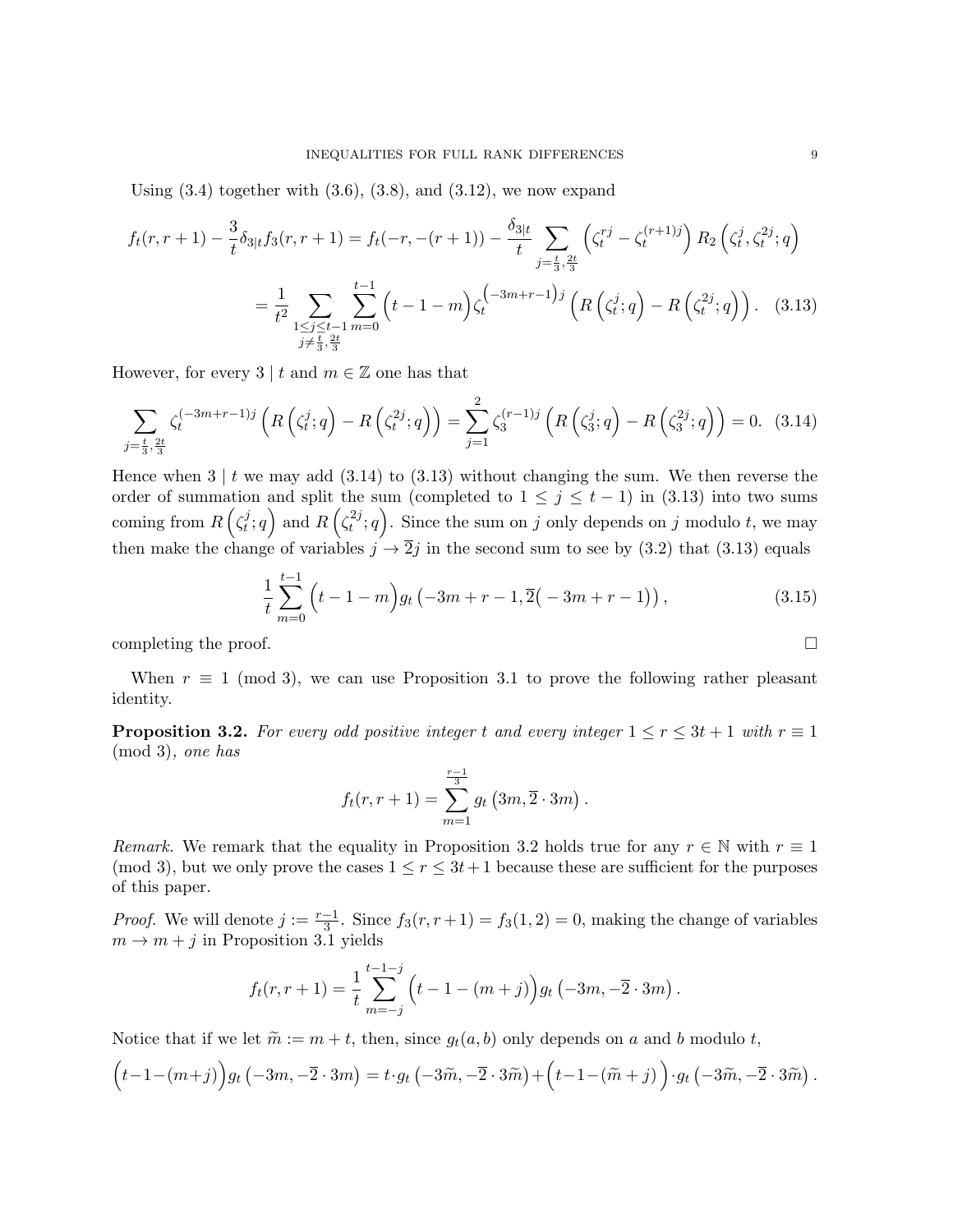Using this fact, we make the change of variables  $m \to t - m$  for  $-j \leq m \leq -1$  to obtain

$$
f_t(r, r+1) = \frac{1}{t} \sum_{m=0}^{t-1} \left( t - 1 - (m+j) \right) g_t \left( -3m, -\overline{2} \cdot 3m \right) + \sum_{m=t-j}^{t-1} g_t \left( -3m, -\overline{2} \cdot 3m \right). \tag{3.16}
$$

We then write the first sum twice and for  $m \neq 0$  we group the m and  $t - m$  terms together. Using the symmetry (3.7) with the change of variables  $m \to t - m$  and  $g_t(0,0) = 0$ , the first sum becomes

$$
\frac{t-2-2j}{2t} \sum_{m \pmod{t}} g_t(3m, \overline{2} \cdot 3m) = 0.
$$

The fact that this is zero follows by splitting into two sums using  $g_t(r, s) = g_t(r) - g_t(s)$  and then making the change of variables  $m \to 2m$  in the second sum. The result of the proposition then follows by making the change of variables  $m \to t - m$  in the second sum of (3.16).

One immediately obtains the following simple identities as a corollary.

Corollary 3.3. For every odd positive integer t one has

$$
f_t(4,5) = g_t\left(3, \frac{t-3}{2}\right)
$$
 and  $f_t(7,8) = g_t\left(6, \frac{t-3}{2}\right)$ .

For later usage in the proof of Theorem 1.2, we now rewrite Proposition 3.2 in a form which will prove beneficial for showing inequalities.

**Lemma 3.4.** Suppose that t is odd and  $1 < r \leq 3t + 1$  satisfies  $r \equiv 1 \pmod{3}$ . Then we have

$$
f_t(r, r+1) = \sum_{m=0}^{\left\lceil \frac{r-1}{6} \right\rceil - 1} g_t \left( r - 1 - 3m, \frac{t-3}{2} - 3m \right).
$$
 (3.17)

*Proof.* We write  $r = 1 + 3j$ . By Proposition 3.2, we have

$$
f_t(r, r+1) = \sum_{m=1}^{j} g_t(3m, \overline{2} \cdot 3m).
$$
 (3.18)

We now split  $g_t(a, b) = g_t(a) - g_t(b)$  and break (3.18) into two sums. The terms with m even from the second sum then cancel the first  $\frac{1}{2}$  $\frac{j}{2}$  terms from the first sum. Hence

$$
f_t(r, r+1) = \sum_{m=\lfloor \frac{j}{2} \rfloor + 1}^{j} g_t(3m) - \sum_{\substack{1 \le m \le j \\ m \text{ odd}}} g_t(\overline{2} \cdot 3m). \tag{3.19}
$$

Writing  $m = 2\ell + 1$  in the second sum and using the symmetry (3.7) while making the shift  $m \to j - m$  in the first sum of (3.19) and recombining with  $g_t(a, b) = g_t(a) - g_t(b)$  yields  $(3.17)$ .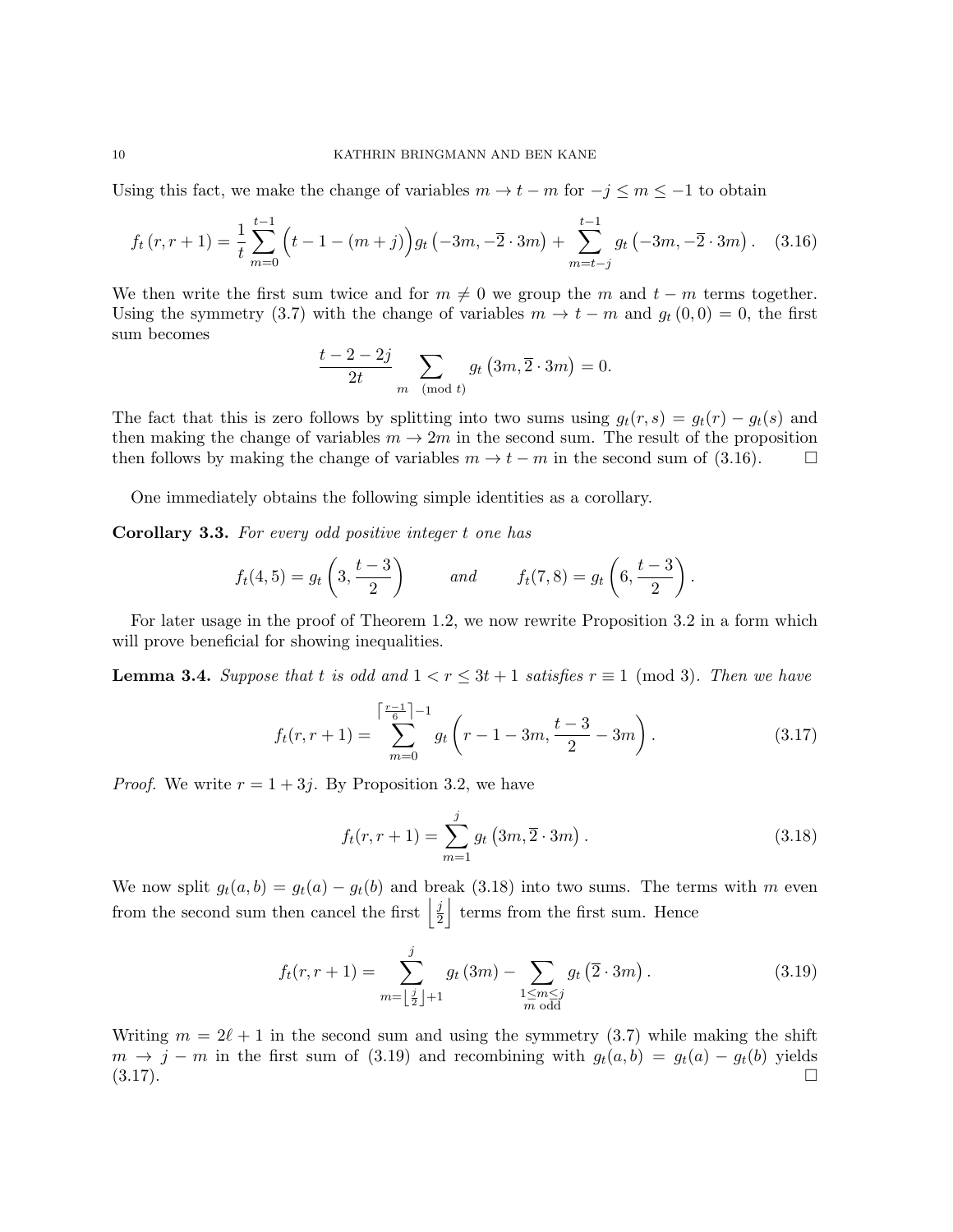## 4. RELATIONS BETWEEN  $NF_2(1, t; n)$  AND  $NF_2(2, t; n)$

In this section we will prove Theorem 1.3 for the difference of full rank generating functions  $f_t(1, 2)$ . For t odd, Proposition 3.2 immediately implies Theorem 1.3 (1), since the sum in the proposition is empty. Theorem 1.3 (3) now follows immediately from Theorem 1.3 (1) by taking t odd with  $t \to \infty$  for each n fixed.

In order to prove Theorem 1.3 (2), we will show a relationship between  $f_t(1, 2)$  and  $g_t\left(\frac{t}{2}\right)$  $\frac{t}{2}$ , defined in  $(1.1)$ , in the case when t is even.

**Proposition 4.1.** For every even positive integer t, we have

$$
f_t(1,2) = -\frac{1}{2}g_t\left(\frac{t}{2}\right).
$$

Proof. Define

$$
G(x;q) := \frac{1}{(q)_{\infty}} \sum_{n=1}^{\infty} \frac{(-1)^{n-1} (1+q^n) (1-q^n)^2 q^{\frac{n}{2}(3n-1)}}{(1-xq^n) (1-q^n/x)}.
$$
(4.1)

Using Euler's pentagonal number theorem (for example, see [4], Chapter 1), namely

$$
(q)_{\infty} = 1 + \sum_{n=1}^{\infty} (-1)^n q^{\frac{n}{2}(3n-1)} (1 + q^n),
$$

along with the last equality of (3.1), for every  $x \in \mathbb{C}$  we obtain

$$
R(x; q) = 1 + G(x; q).
$$
\n(4.2)

Decomposing the summand of (3.3) into partial fractions, we obtain that

$$
(x - y + x-1 - y-1) R2(x, y; q) = G(x; q) - G(y; q).
$$

Pairing the j and  $t-j$  terms in the sum in the last equality of the definition (3.5) of  $f_t(r, s)$  and then using the symmetry of  $R_2$  along with  $(4.2)$ , we obtain

$$
f_t(1,2) = \frac{1}{2t} \sum_{j=1}^{t-1} \left( \zeta_t^{-j} - \zeta_t^{-2j} + \zeta_t^{j} - \zeta_t^{2j} \right) R_2 \left( \zeta_t^{j}, \zeta_t^{2j}; q \right) = \frac{1}{2t} \left( \sum_{j=0}^{t-1} G\left( \zeta_t^{j}; q \right) - \sum_{j=0}^{t-1} G\left( \zeta_t^{2j}; q \right) \right)
$$
  
= 
$$
\frac{1}{2t} \left( \sum_{j=0}^{t-1} R\left( \zeta_t^{j}; q \right) - 2 \sum_{j=0}^{\frac{t}{2}-1} R\left( \zeta_{\frac{t}{2}}^{j}; q \right) \right) = \frac{1}{2} \left( g_t(0) - g_{\frac{t}{2}}(0) \right) = -\frac{1}{2} g_t \left( \frac{t}{2} \right).
$$

We are now ready to move on to the proof of Theorem 1.3 (2).

*Proof of Theorem 1.3 (2).* Given Proposition 4.1, it is clear that for t even

$$
NF_2(1, t; n) - NF_2(2, t; n) = -\frac{1}{2}N\left(\frac{t}{2}, t; n\right) \le 0.
$$
\n(4.3)

with equality if and only if there are no partitions of n with rank congruent to  $\frac{t}{2}$  modulo t. Whenever  $n \leq \frac{t}{2}$  $\frac{t}{2}$  it is clear by (4.3) that

$$
NF_2(1,t;n) = NF_2(2,t;n).
$$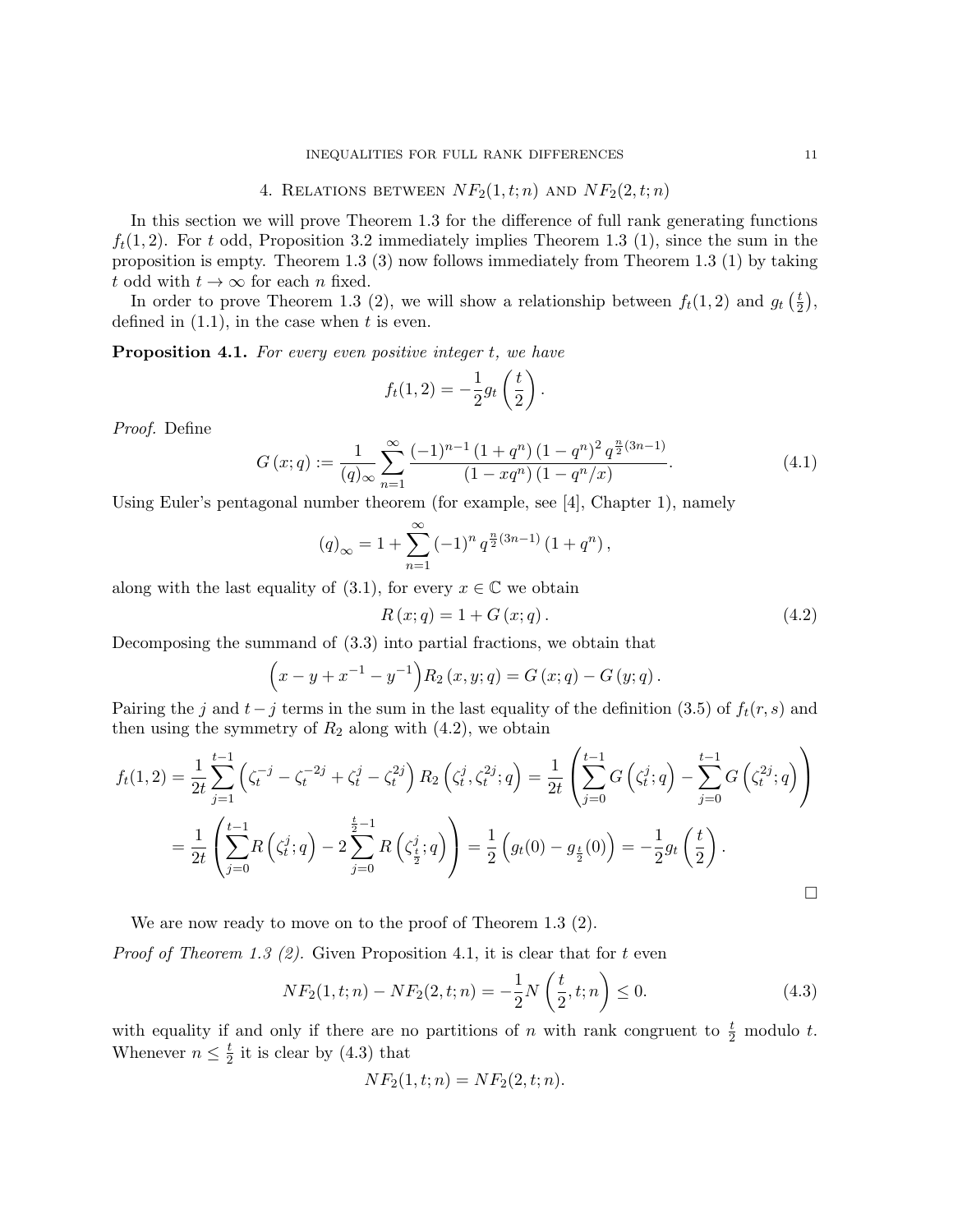Now assume that  $n \geq \frac{t}{2} + 1$  with  $n \neq \frac{t}{2} + 2$ . If  $n = 2m - 1 + \frac{t}{2}$  for some  $m \in \mathbb{N}$ , then the partition  $(m + \frac{t}{2})$  $(\frac{t}{2}, 1, \ldots, 1)$  with precisely  $m-1$  parts of size 1, has rank equal to  $\frac{t}{2}$ . If  $n = 2m + \frac{t}{2}$  $\overline{2}$ with  $2 \leq m \in \mathbb{N}$ , then the partition  $\left(m+\frac{t}{2}\right)$  $(\frac{t}{2}, 2, 1, \ldots, 1)$  with precisely  $m-2$  parts of size 1, has rank equal to  $\frac{t}{2}$ . Since the only partition of  $\frac{t}{2}+2$  with rank at least  $\frac{t}{2}$  is  $(\frac{t}{2}+2)$ , we find that there are no partitions of size  $\frac{t}{2} + 2$  with rank equal to  $\frac{t}{2}$  or  $-\frac{t}{2}$  $\frac{t}{2}$ . Thus the set of *n* with  $NF_2(1, t; n) = NF_2(2, t; n)$  is precisely  $\{0, \ldots, \frac{t}{2}\}$  $\frac{t}{2}, \frac{t}{2} + 2$ .

 $\Box$ 

### 5. Atkin and Swinnerton-Dyer type Identities

Using Proposition 3.1, we are able to determine some infinite product and related identities by using the results of Atkin and Swinnerton-Dyer [9] for  $t = 5$  and  $t = 7$ .

We first let  $t = 5$ . The identities which we will obtain in Theorem 5.1 (1) were proven in Theorem 17 of Andrews [5]. The remaining identities in Theorem 5.1 were proven (with a different method) by Keith [23]. However, we include this case for completeness as well as to exhibit this method of constructing identities. Theorem 1.3 (1) and the conjugation symmetry from (3.8) immediately implies, as previously shown in Theorem 17 of Andrews [5], that

$$
f_5(r,s) = 0.\t\t(5.1)
$$

unless  $r = 0$  or  $s = 0$ . Thus the only remaining cases are  $0 = r < s$ . From Corollary 3.3 and the symmetry (3.7), we have

$$
f_5(0, s) = g_5(1, 2). \tag{5.2}
$$

Combining (5.2) with Theorem 4 of Atkin and Swinnerton-Dyer implies the following result.

**Theorem 5.1.** The following equalities hold for  $t = 5$ .

(1) For every  $1 \leq s \leq 4$  we have

$$
f_{5,1}(0,s) = f_{5,4}(0,s) = 0.
$$

(2) For every  $1 \leq s \leq 4$  we have

$$
f_{5,2}(0,s) = \frac{(q^5;q^5)_{\infty}}{(q^2;q^5)_{\infty} (q^3;q^5)_{\infty}}.
$$

(3) For every  $1 \leq s \leq 4$  we have

$$
f_{5,0}(0,s) = \frac{q}{(q^5;q^5)_{\infty}} \sum_{n \in \mathbb{Z}} \frac{(-1)^n q^{\frac{15n}{2}(n+1)}}{1 - q^{5n+1}}.
$$

*Remark.* For  $1 \leq s \leq 4$ , Theorem 5.1 (2) implies that  $f_{5,2}(0, s)$  is a weakly holomorphic modular form of weight  $\frac{1}{2}$ , while Theorem 5.1 (3) implies that  $f_{5,0}(0,s)$  is a mock theta function.

We next turn to the case  $t = 7$ . The identities in Theorem 5.2 (1) other than  $f_{7,0}(1,3) = 0$ were already proven in Theorem 18 of Andrews [5]. Noting that  $f_7(1, 2) = 0$  by Theorem 1.3 (1) and the relation coming from conjugation, the only interesting cases which remain are  $f_7(0,1)$ and  $f_7(1,3) = f_7(2,3)$ .

**Theorem 5.2.** For  $t = 7$ , we have the following identities for  $f_{7,d}(r, s)$ .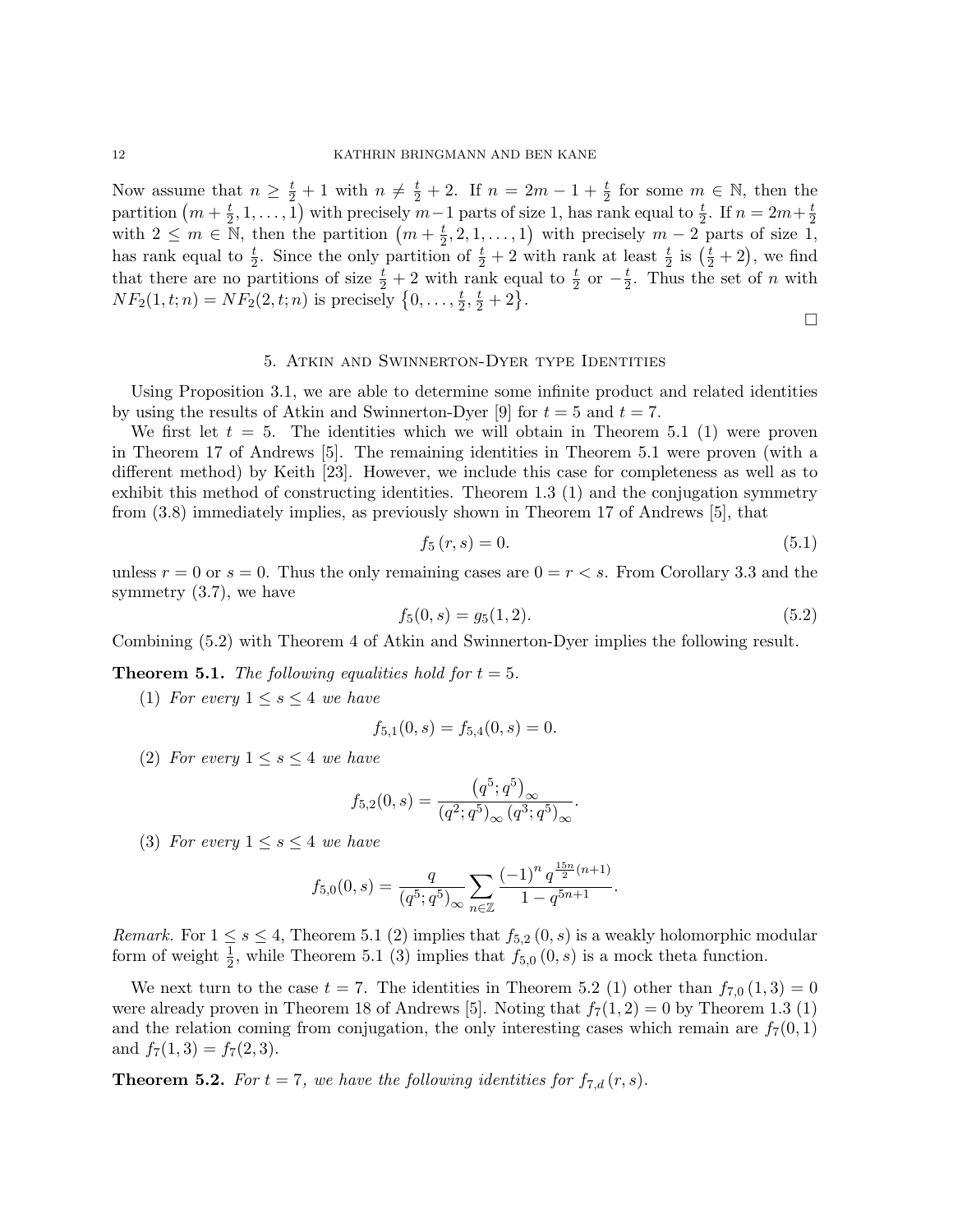(1) For every  $0 \le r < s \le 3$  we have

$$
f_{7,1}(r,s) = f_{7,5}(r,s) = f_{7,0}(1,3) = 0.
$$

(2) For  $d = 2$ , we have

$$
f_{7,2}(1,3) = -\frac{q^2}{(q^7;q^7)_{\infty}} \sum_{n \in \mathbb{Z}} \frac{(-1)^n q^{\frac{21n}{2}(n+1)}}{1 - q^{7n+3}}.
$$

(3) For  $d=3$ , we have

$$
f_{7,3}(1,3) = -f_{7,3}(0,1) = \frac{(q^7;q^7)_{\infty}}{(q^2;q^7)_{\infty} (q^5;q^7)_{\infty}}.
$$

(4) For  $d = 4$ , we have

$$
f_{7,4}(0,1) = -f_{7,4}(1,3) = \frac{(q^7;q^7)_{\infty}}{(q^3;q^7)_{\infty} (q^4;q^7)_{\infty}}.
$$

Proof. Corollary 3.3 and the symmetries in (3.7) immediately imply

$$
f_7(0,1) = f_7(7,8) = g_7(6,2) = g_7(1,2), \qquad f_7(2,3) = f_7(5,4) = -g_7(3,2) = g_7(2,3). \tag{5.3}
$$

The result then follows by Theorem 5 of [9], where  $g_{7,d}(1,2)$  and  $g_{7,d}(2,3)$  are explicitly given for the choices of d in  $(1)$ ,  $(2)$ ,  $(3)$ , and  $(4)$ .

## 6. Inequalities for the full rank

In this section, we will prove Theorem 1.2. For two q-series f and q, we will abuse notation to use the abbreviations  $f \gg g$  and  $g \ll f$  to mean that for n sufficiently large the n-th Fourier coefficient of f is strictly greater than the n-th Fourier coefficient of q (this will cause no confusion, since we do not require analytic bounds of this type within this paper). Using this notation the statement of Theorem 1.2 may be rewritten as  $f_t(r, s) \gg 0$ .

*Proof of Theorem 1.2.* It is sufficient to show that  $f_t(d, d + 1) \gg 0$  for  $d = 0$  and for every  $1 < d < \frac{t-1}{2}$ . Indeed, this follows since

$$
f_t(r,s) = f_t(r,r+1) + f_t(r+1,r+2) + \dots + f_t(s-1,s)
$$

and  $f_t(1, 2) = 0$  by Theorem 1.3 (1). We will prove  $f_t(d, d+1) \gg 0$  separately for the congruence classes  $d \equiv 0, 1, 2 \pmod{3}$ . Since  $(t, 3) = 1$ , the congruence classes  $d \equiv 1 \pmod{3}$ ,  $d \equiv t - 2$ (mod 3), and  $d \equiv 1-t \pmod{3}$  are distinct and hence cover all possible congruence classes. We will prove in each case that  $f_t(d, d + 1) \gg 0$  by making an appropriate choice of  $r \equiv 1 \pmod{3}$ satisfying the conditions of Lemma 3.4 and then using the symmetries of  $f_t$  to relate  $f_t(d, d+1)$ and  $f_t(r, r + 1)$ . We begin with the case  $d \equiv 1 \pmod{3}$ . In this case, we choose  $r = d$  and will find that  $f_t(r, r+1) \gg 0$  will even hold in the slightly more general setting where we allow 3 | t.

**Proposition 6.1.** Suppose that  $t > 9$  is an odd integer and  $1 < r < \frac{t-1}{2}$  is an integer satisfying  $r \equiv 1 \pmod{3}$ . Then

$$
f_t(r, r+1) \gg 0.
$$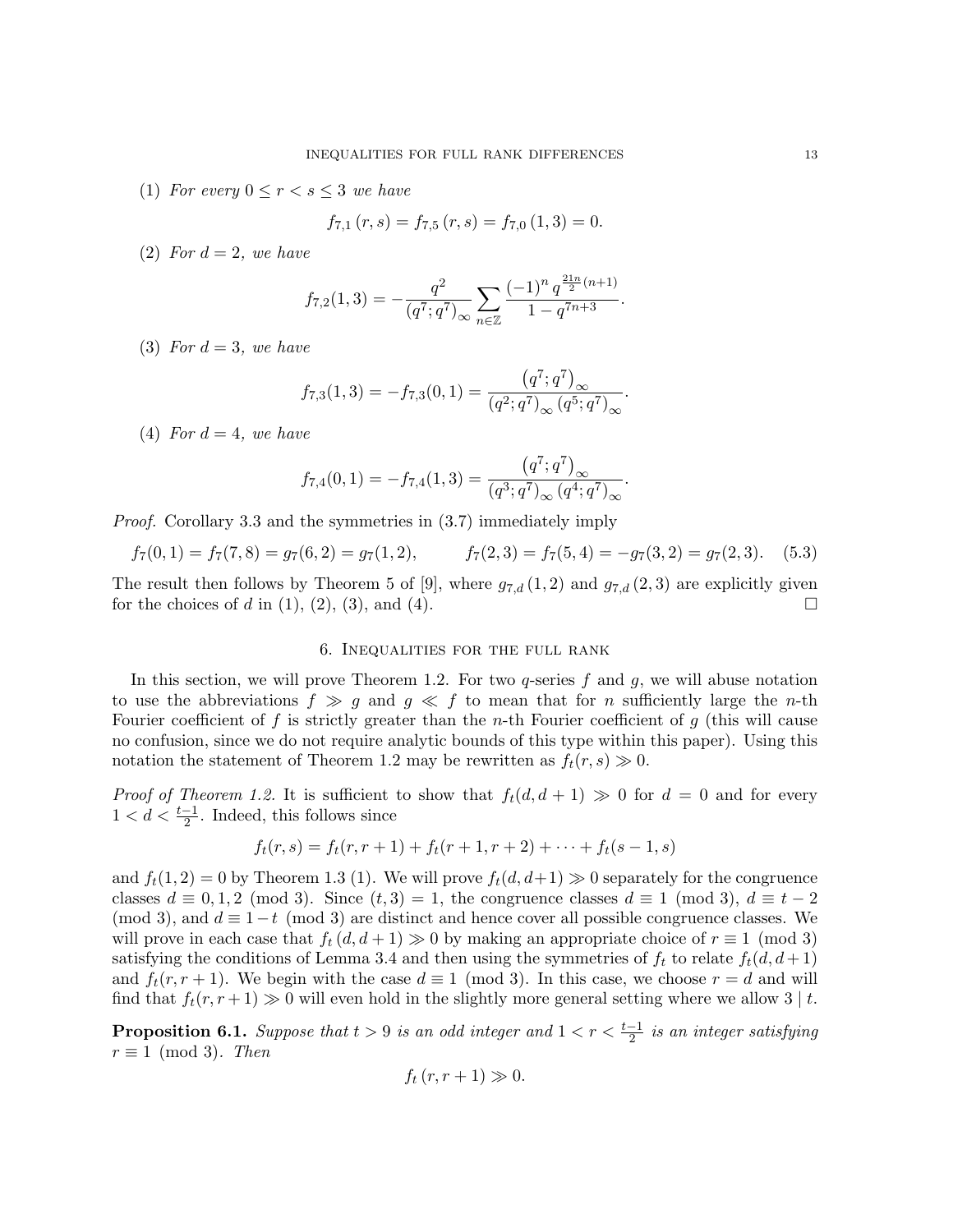*Proof.* We first use Lemma 3.4 to rewrite  $f_t(r, r + 1)$  as

$$
f_t(r, r+1) = \sum_{m=0}^{\left\lceil \frac{r-1}{6} \right\rceil - 1} g_t \left( r - 1 - 3m, \frac{t-3}{2} - 3m \right).
$$
 (6.1)

For  $0 \leq m \leq \lceil \frac{r-1}{6} \rceil$  $\left[\frac{-1}{6}\right] - 1$ , after checking that the conditions of Theorem 1.1 are satisfied, one obtains that

$$
g_t\left(r - 1 - 3m, \frac{t - 3}{2} - 3m\right) \gg 0. \tag{6.2}
$$

Combining (6.2) and (6.1) implies that  $f_t(r, r + 1) \gg 0$ , completing the proof.

We next consider the case  $d \equiv t - 2 \pmod{3}$ .

**Lemma 6.2.** Suppose that  $t > 9$  is odd with  $(t,3) = 1$  and  $0 \le d < \frac{t-1}{2}$  satisfies  $d \equiv t-2$ (mod 3). Then  $f_t(d, d+1) \gg 0$ .

*Proof.* Setting  $r := t - 1 - d$ , one sees immediately that  $r \equiv 1 \pmod{3}$  and  $\frac{t-1}{2} < r \le t-1$ . By (3.8), it follows that

$$
f_t(r, r + 1) = -f_t(d, d + 1).
$$

Hence showing that  $f_t(d, d+1) \gg 0$  is equivalent to showing that  $f_t(r, r+1) \ll 0$ .

Following the notation from the proof of Lemma 3.4, we write  $r = 1 + 3j$ . We expand (3.17) and split into two sums to obtain

$$
f_t(r, r+1) = \sum_{m=0}^{\lceil \frac{j}{2} \rceil - 1} g_t(3j - 3m) - \sum_{m=0}^{\lceil \frac{j}{2} \rceil - 1} g_t\left(\frac{t - 3}{2} - 3m\right).
$$
 (6.3)

For  $t \equiv \pm 1 \pmod{3}$ , we define  $\ell := j - \frac{t \mp 1}{6}$  $\frac{1}{6} \in \mathbb{Z}$  and then make the change of variables  $m \to m+\ell$ in the first sum of (6.3) to obtain

$$
f_t(r,r+1) = \sum_{m=-\ell}^{\lceil \frac{j}{2} \rceil - 1 - \ell} g_t\left(\frac{t+1}{2} - 3m\right) - \sum_{m=0}^{\lceil \frac{j}{2} \rceil - 1} g_t\left(\frac{t-3}{2} - 3m\right). \tag{6.4}
$$

First consider the case  $t \equiv 1 \pmod{3}$ . A straightforward calculation shows that the reverse inequality of the conditions of Theorem 1.1 is satisfied for the difference of the terms  $0 \le m \le$  $\lceil j \rceil$  $\left[\frac{j}{2}\right] - 1 - \ell$  coming from the two sums in (6.4), so that

$$
\sum_{m=0}^{\left\lceil \frac{j}{2} \right\rceil - 1 - \ell} g_t \left( \frac{t - 1}{2} - 3m, \frac{t - 3}{2} - 3m \right) \ll 0. \tag{6.5}
$$

Combining (6.5) with (6.4) gives

$$
f_t(r, r+1) \ll \sum_{m=-\ell}^{-1} g_t\left(\frac{t-1}{2} - 3m\right) - \sum_{m=\lceil \frac{j}{2} \rceil - \ell}^{\lceil \frac{j}{2} \rceil - 1} g_t\left(\frac{t-3}{2} - 3m\right). \tag{6.6}
$$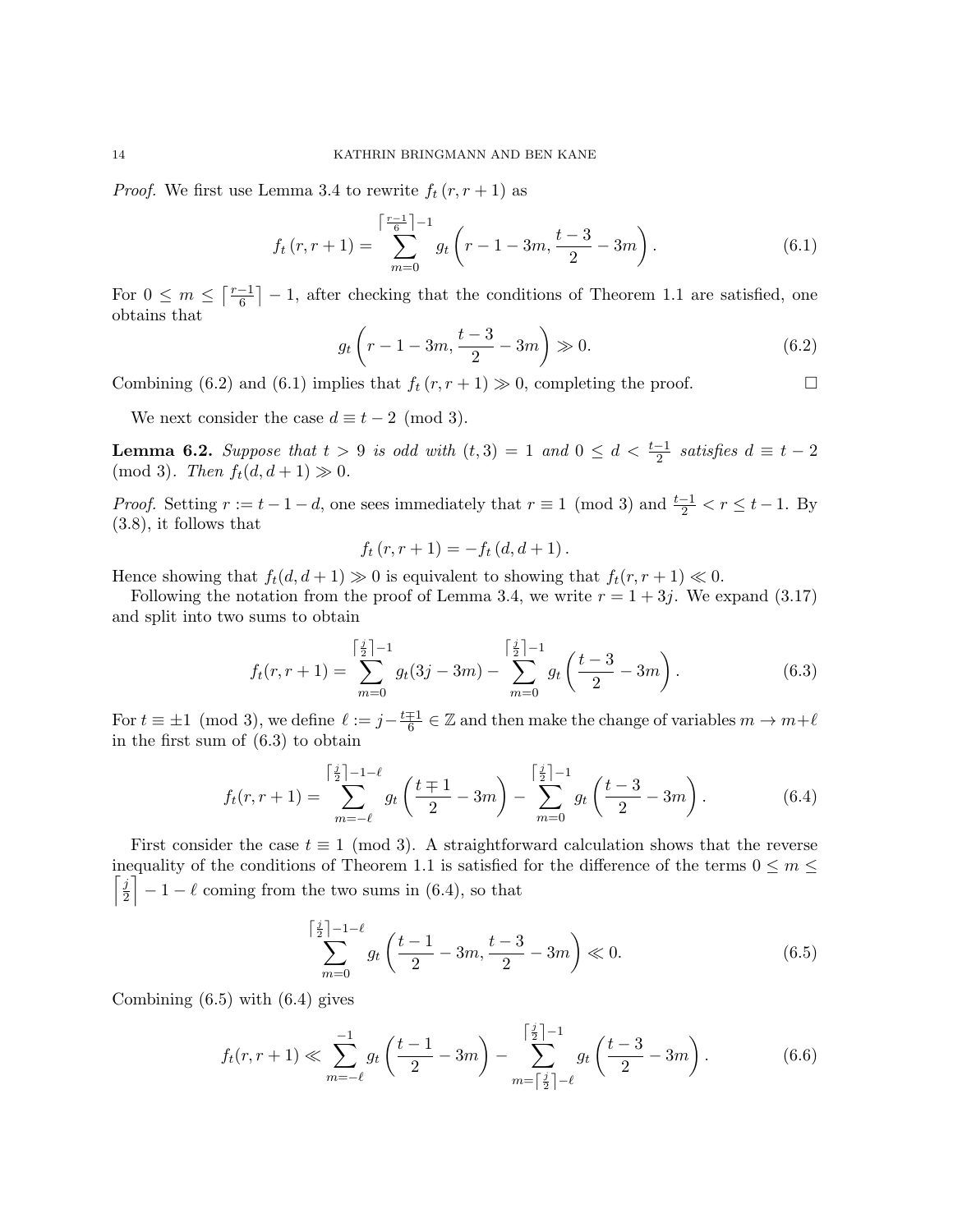In the first sum of (6.6) we make use of the symmetry (3.7) and then change variables  $m \to -m$ , while in the second sum of (6.6) we make the change of variables  $m \to m + \left[\frac{j}{2}\right]$  $\left[\frac{j}{2}\right] - 1 - \ell$ . Thus (6.6) becomes

$$
f_t(r, r+1) \ll \sum_{m=1}^{\ell} g_t \left( \frac{t+1}{2} - 3m, \frac{t-3}{2} - 3\left( \left\lceil \frac{j}{2} \right\rceil - 1 - \ell \right) - 3m \right). \tag{6.7}
$$

After carefully checking the necessary boundary conditions, we use Theorem 1.1 again for each  $1 \leq m \leq \ell$  to establish that  $f_t (r, r + 1) \ll 0$ .

For the case  $t \equiv -1 \pmod{3}$ , we follow a similar argument. We begin by making the change of variables  $m \to -m$  in the first sum of (6.4) and then use conjugation (3.7) to rewrite (6.4) as

$$
f_t(r,r+1) = \sum_{m=\ell-\lceil\frac{j}{2}\rceil+1}^{\ell} g_t\left(\frac{t-1}{2} - 3m\right) - \sum_{m=0}^{\lceil\frac{j}{2}\rceil-1} g_t\left(\frac{t-3}{2} - 3m\right). \tag{6.8}
$$

We then employ Theorem 1.1 to establish

$$
\sum_{m=0}^{\ell} g_t \left( \frac{t-1}{2} - 3m, \frac{t-3}{2} - 3m \right) \ll 0.
$$

Thus (6.8) can be bounded by

$$
\sum_{m=\ell-\lceil\frac{j}{2}\rceil+1}^{-1} g_t\left(\frac{t-1}{2}-3m\right) - \sum_{m=\ell+1}^{\lceil\frac{j}{2}\rceil-1} g_t\left(\frac{t-3}{2}-3m\right). \tag{6.9}
$$

We make the change of variables  $m \to -m$  and use conjugation (3.7) in the first sum of (6.9) while shifting the second sum of (6.9) by  $m \to m + \ell$ . Thus (6.9) can be rewritten as

$$
\sum_{m=1}^{\left\lceil \frac{j}{2} \right\rceil - \ell - 1} g_t \left( \frac{t+1}{2} - 3m, \frac{t-3}{2} - 3\ell - 3m \right). \tag{6.10}
$$

After carefully checking that the boundary conditions are satisfied, we use Theorem 1.1 once more for each  $1 \leq m \leq \lceil \frac{j}{2} \rceil$  $\frac{j}{2}$  –  $\ell$  – 1 to establish the result.

We now move on to the final lemma which we will require to cover all possible choices of d modulo 3 in the proof of Theorem 1.2.

**Lemma 6.3.** Suppose that  $t > 9$  is odd with  $(t,3) = 1$  and  $0 \le d < \frac{t-1}{2}$  satisfies  $d \equiv 1 - t$ (mod 3). Then  $f_t(d, d+1) \gg 0$ .

*Proof.* We set  $r := d + t$  so that  $r \equiv 1 \pmod{3}$ ,  $t \le r < \frac{3t-1}{2}$ , and

$$
f_t(r, r + 1) = f_t(d, d + 1).
$$

Therefore, it suffices to show that  $f_t(r, r + 1) \gg 0$  with the given boundary conditions on r.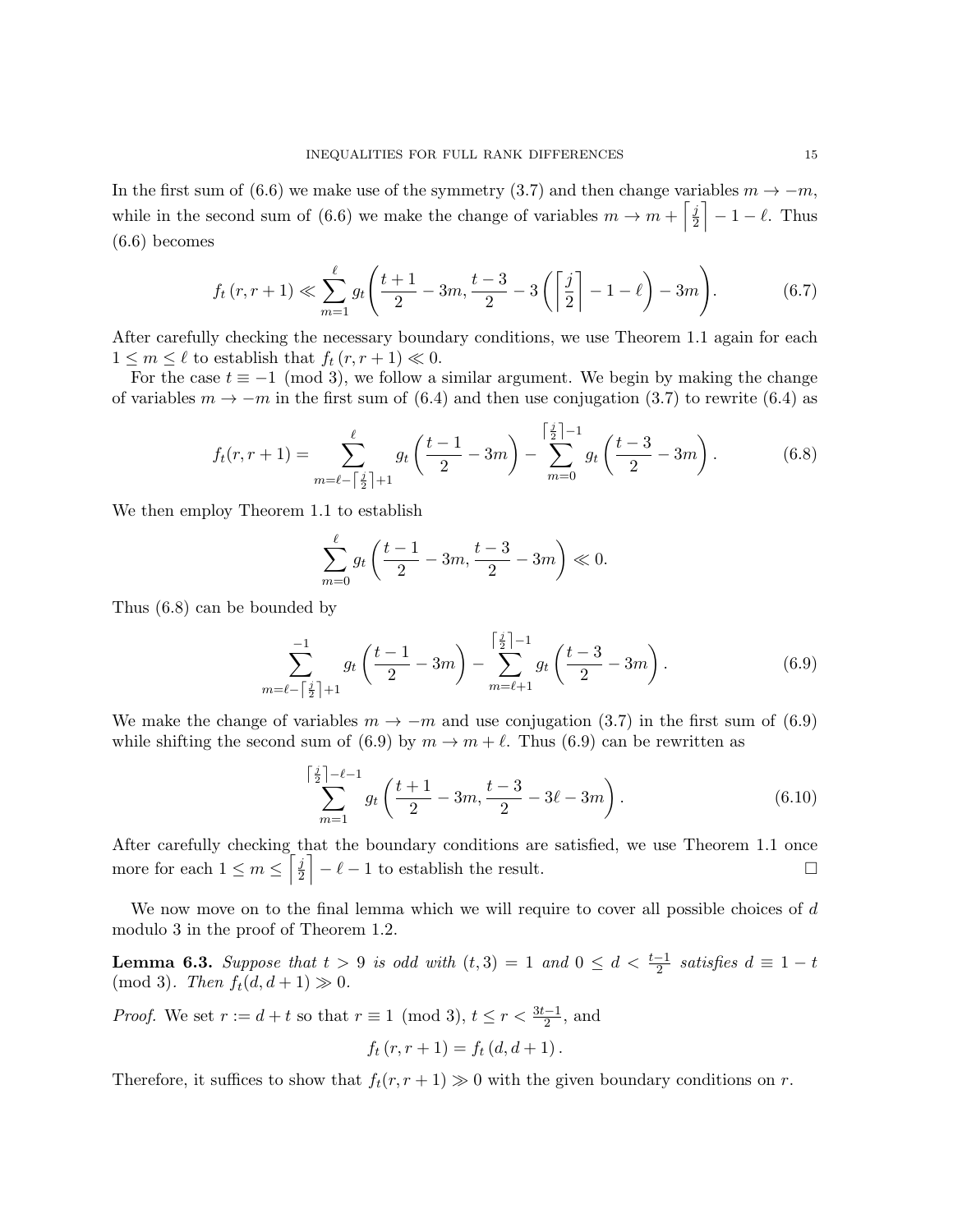We begin by using Lemma 3.4 to write  $f_t(r, r + 1)$  as two sums and then shift both sums to be of type

$$
\sum_{m=-a}^{b} g_t(c-3m) \tag{6.11}
$$

with  $c \geq 0$  as small as possible. To this end, we choose  $d_1$  and  $d_2$  so that

$$
c_1 := t - (r - 1) + 3d_1 \in \{0, 1, 2\},\tag{6.12}
$$

$$
c_2 := \frac{t-3}{2} - 3d_2 \in \{0, 1, 2\}.
$$
\n
$$
(6.13)
$$

Since  $r - 1 \equiv 0 \pmod{3}$ , we see that  $c_1 \equiv t \pmod{3}$  and  $c_2 \equiv -t \pmod{3}$ . Using the fact that  $(t, 3) = 1$ , we see that  $c_1 + c_2 = 3$ . Using conjugation (3.7) and shifting  $m \rightarrow -m + d_1$  in the first sum from Lemma 3.4 and  $m \to m + d_2$  in the second sum yields

$$
f_t(r, r+1) = \sum_{m=d_1 - \lceil \frac{j}{2} \rceil + 1}^{d_1} g_t(c_1 - 3m) - \sum_{m=-d_2}^{\lceil \frac{j}{2} \rceil - d_2 - 1} g_t(c_2 - 3m), \tag{6.14}
$$

where we denote  $r = 1 + 3j$  as in the proof of Lemma 3.4. We now split the first sum into two sums with the terms  $m \leq 1$  and  $m > 1$ , while splitting the second sum into the two sums separated by  $m < 0$  and  $m \ge 0$ . We next make the change of variables  $m \to m + 1$  in the sum of terms  $m \leq 1$  from the first sum of (6.14) and also  $m \to m + 1$  in the sum of terms  $m < 0$ from the second sum of (6.14). Using  $c_1 + c_2 = 3$ , we can rewrite  $f_t(r, r + 1)$  as

$$
\sum_{m=d_1-\lceil\frac{j}{2}\rceil}^{0} g_t(-c_2-3m)-\sum_{m=0}^{\lceil\frac{j}{2}\rceil-d_2-1} g_t(c_2-3m)+\sum_{m=2}^{d_1} g_t(c_1-3m)-\sum_{m=-d_2-1}^{-2} g_t(-c_1-3m).
$$
\n(6.15)

We now make the change of variables  $m \to -m$  and use conjugation (3.7) in the first and last sums of (6.15), yielding

$$
\sum_{m=0}^{\left\lceil \frac{j}{2} \right\rceil - d_1} g_t \left( c_2 - 3m \right) - \sum_{m=0}^{\left\lceil \frac{j}{2} \right\rceil - d_2 - 1} g_t \left( c_2 - 3m \right) + \sum_{m=2}^{d_1} g_t \left( c_1 - 3m \right) - \sum_{m=2}^{d_2+1} g_t \left( c_1 - 3m \right). \tag{6.16}
$$

Comparing (6.12) with (6.13) along with the restriction  $t \leq r < t + \frac{t-1}{2}$  $\frac{-1}{2}$ , we have  $0 \le d_1 < d_2$ . We cancel terms in the first two and last two summands of (6.16) to rewrite

$$
f_t(r, r+1) = \sum_{m=\lceil \frac{j}{2} \rceil - d_1}^{\lceil \frac{j}{2} \rceil - d_1} g_t(c_2 - 3m) - \sum_{m=d_1+1}^{d_2+1} g_t(c_1 - 3m).
$$
 (6.17)

Next we make the change of variables  $m \to -m - \left[\frac{j}{2}\right]$  $\left[\frac{j}{2}\right] + d_2$  in the first sum of (6.17) and the change of variables  $m \to -m - (d_1 + 1)$  in the second sum and then use conjugation (3.7) on the terms in both sums. Again noting the fact that  $c_1 + c_2 = 3$ , this yields

$$
f_t(r, r+1) = \sum_{m=0}^{d_2 - d_1} g_t\left(3\left\lceil \frac{j}{2} \right\rceil - 3 - 3d_2 + c_1 + 3m, 3d_1 + c_2 + 3m\right). \tag{6.18}
$$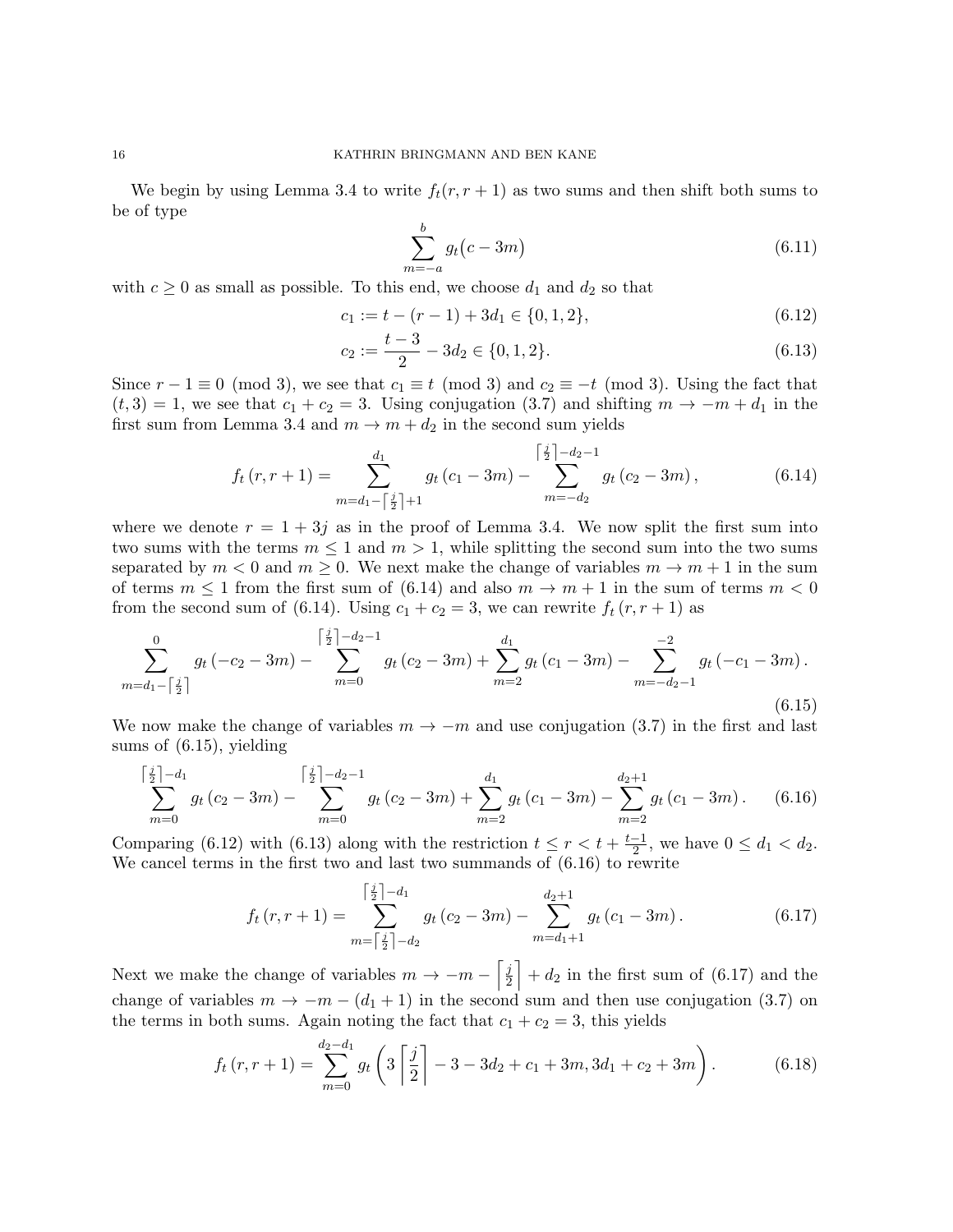We see by (6.12) and (6.13) that  $d_1 = \frac{r-1}{3} + \left[-\frac{t}{3}\right]$  $\frac{t}{3}$  and  $d_2 = \left\lfloor \frac{t-3}{6} \right\rfloor$  $\left[\frac{-3}{6}\right]$ , which may be used to easily verify the inequalities necessary to use Theorem 1.1. Hence for  $0 \le m \le d_2 - d_1$ , we have that

$$
g_t\left(3\left[\frac{j}{2}\right] - 3 - 3d_2 + c_1 + 3m, 3d_1 + c_2 + 3m\right) \gg 0,
$$

from which (6.18) implies that  $f_t(r, r + 1) \gg 0$ .

The proof of Theorem 1.2 now follows by Lemmas 3.4, 6.2, and 6.3.

#### 7. Inequalities for small moduli

For small choices of t for which Theorem 1.2 does not apply, we get positivity or negativity results for the difference  $NF_2(r, t; n) - NF_2(s, t; n)$  depending on the congruence class of n modulo t.

We begin with the case  $t = 2$ . In this case, we only have to consider  $(r, s) = (0, 1) \equiv (2, 1)$ (mod 2). Therefore we may use Theorem 1.3 (2) to conclude that

$$
NF_2(0,2;n) \ge NF_2(1,2;n),
$$

with strict inequality if and only if  $n = 2$  or  $n > 3$ .

We next give the relevant inequalities when  $t = 4$ . In this case we only need to consider  $0 \le r \le s \le 2$ . We have already shown in Theorem 1.3 (2) that whenever  $n > 4$  or  $n = 3$ , the inequality

$$
NF_2(1,4;n) < NF_2(2,4;n)
$$

holds, while for  $n \leq 2$  and  $n = 4$  we have equality. We consider the remaining cases in the theorem below.

## Theorem 7.1.

(1) Suppose that  $s \in \{1,2\}$ . Then for every  $n \geq 1$  we have that

$$
NF_2(0,4;2n) > NF_2(s,4;2n).
$$

(2) For  $n \geq 4$  we have that

$$
NF_2(0,4;2n+1) > NF_2(1,4;2n+1).
$$

For  $n = 0$  and  $n = 2$  we have the equality, while for  $n \in \{1,3\}$  we have the reverse inequality.

(3) For  $n \geq 1$  one obtains that

 $NF_2(0, 4; 2n + 1) < NF_2(2, 4; 2n + 1),$ 

while  $NF_2(0, 4; 1) = NF_2(2, 4; 1).$ 

Remark. Since the differences in Theorem 7.1 (1) (resp. (3)) are always nonnegative (resp. nonpositive), it would be interesting to investigate whether the difference enumerates an interesting combinatorial statistic.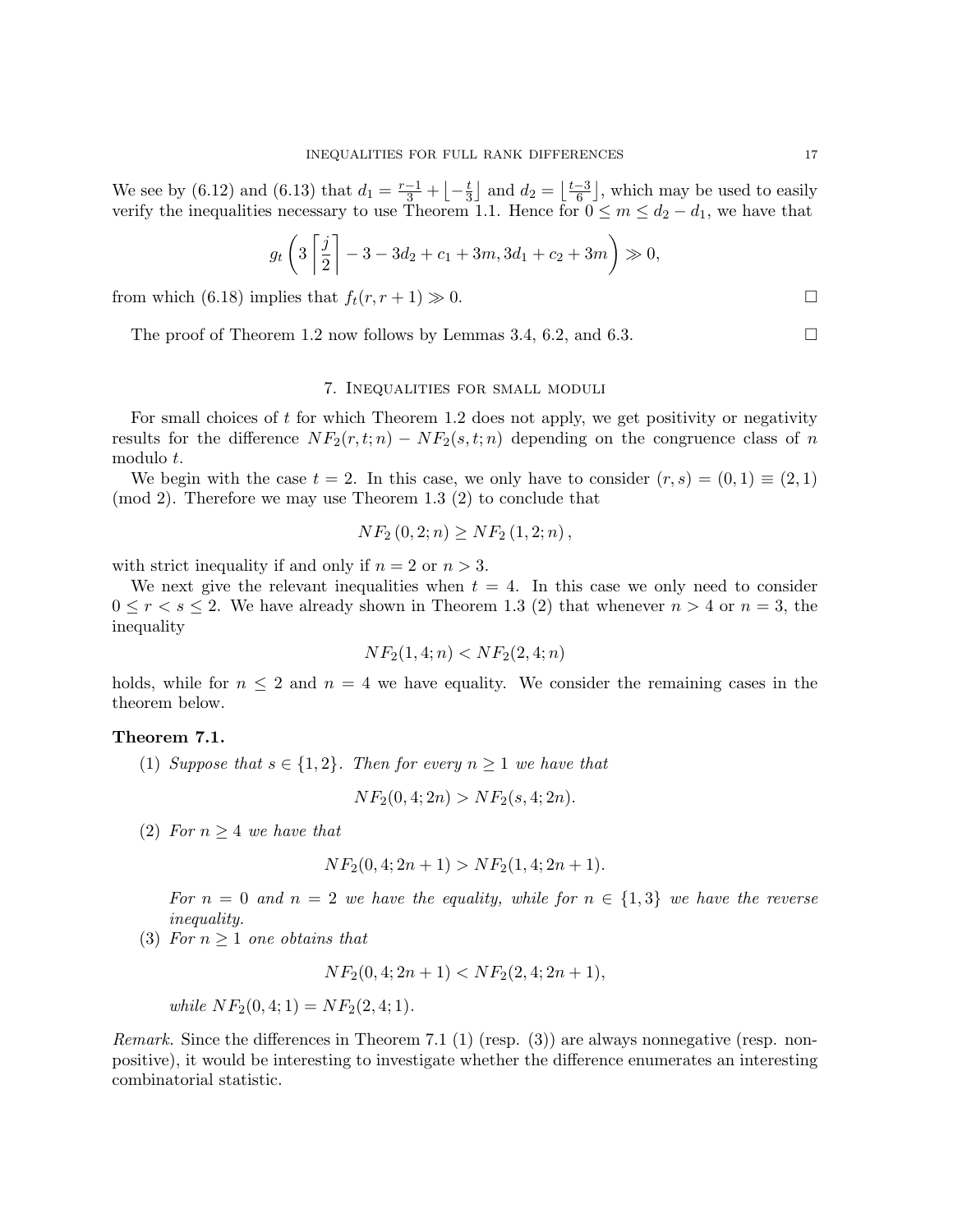Proof. We begin by using (3.6) to write

$$
f_4(r,s) = \frac{1}{8} \left( i^r + i^{-r} - i^s - i^{-s} \right) R(i;q) + \frac{1}{16} \left( -2 \left( i^r + i^{-r} - i^s - i^{-s} \right) + (-1)^s - (-1)^r \right) R(-1;q) + \frac{1}{16} \left( (-1)^r - (-1)^s \right) R(1;q) \tag{7.1}
$$

We then rewrite  $R(1; q)$ ,  $R(i; q)$ , and  $R(-1; q)$  as a linear combination of  $g_4(d)$  with  $0 \le d \le 2$ (after using conjugation (3.7) as necessary), namely

$$
R(1; q) = g_4(0) + 2g_4(1) + g_4(2),
$$
  
\n
$$
R(-1; q) = g_4(0, 1) + g_4(2, 1),
$$
  
\n
$$
R(i; q) = g_4(0, 2).
$$

For  $(r, s) = (0, 2)$ , simplification of  $(7.1)$  yields

$$
f_4(0,2) = g_4(1,2).
$$

We now recall that Theorem 4 of Andrews and Lewis [7] states that the *n*-th Fourier coefficient of  $g_4(1, 2)$  is positive for  $n \geq 2$  even and negative for  $n \geq 3$  odd. The positivity (resp. negativity) of these Fourier coefficients hence establishes the  $(r, s) = (0, 2)$  case of part (1) (resp. part (3)).

We now evaluate  $f_4(0,1)$  by the above method and then split  $g_4(a,b) = g_4(a) - g_4(b)$ . Since  $g_4(1) = \frac{1}{2}g_2(1)$ , simplification yields

$$
f_4(0,1) = g_4(1) - \frac{1}{2}g_4(2) = \frac{1}{2} (g_2(1) - g_4(2)).
$$
\n(7.2)

Since  $N(2, 4; 2n) \geq 0$ , (4.11) in Theorem 4 of Andrews and Lewis [7] implies that

$$
N(1,4;2n) - \frac{1}{2}N(2,4;2n) \ge N(1,4;2n) - N(2,4;2n) > 0
$$

whenever  $n \geq 1$ . This combined with (7.2) completes the proof of part (1).

In the remaining case, we cannot directly use the results of Andrews and Lewis, since their equation (4.12) only gives

$$
N(1,4;2n-1) - N(2,4;2n-1) < 0 \tag{7.3}
$$

whenever  $n \geq 2$ , while conversely the coefficients of  $g_4(1)$  are nonnegative. Hence we must compare the difference  $(7.3)$  with the coefficients of  $g_4(1)$ . To do so, we will prove the following refinement of (7.3). We shall show that for all  $n \geq 5$ , one has

$$
N(1,4;2n-1) < N(2,4,2n-1) < 2N(1,4;2n-1). \tag{7.4}
$$

By  $(7.2)$ , we have

$$
f_4(0,1) = \frac{1}{2} \sum_{n=1}^{\infty} \left( N(1,2;n) - N(2,4;n) \right) q^n.
$$

We next show that for  $n \geq 13$  odd we have

$$
N(1,2;n) - N(2,4;n) > 0,
$$
\n<sup>(7.5)</sup>

and the remaining cases will then follow by directly computing the first 13 coefficients of  $f_4(0,1)$ . In order to show the inequality given in  $(7.5)$ , we construct an injection of the partitions of n with rank congruent to 2 modulo 4 to those with rank congruent to 1 modulo 2 whenever  $n \geq 13$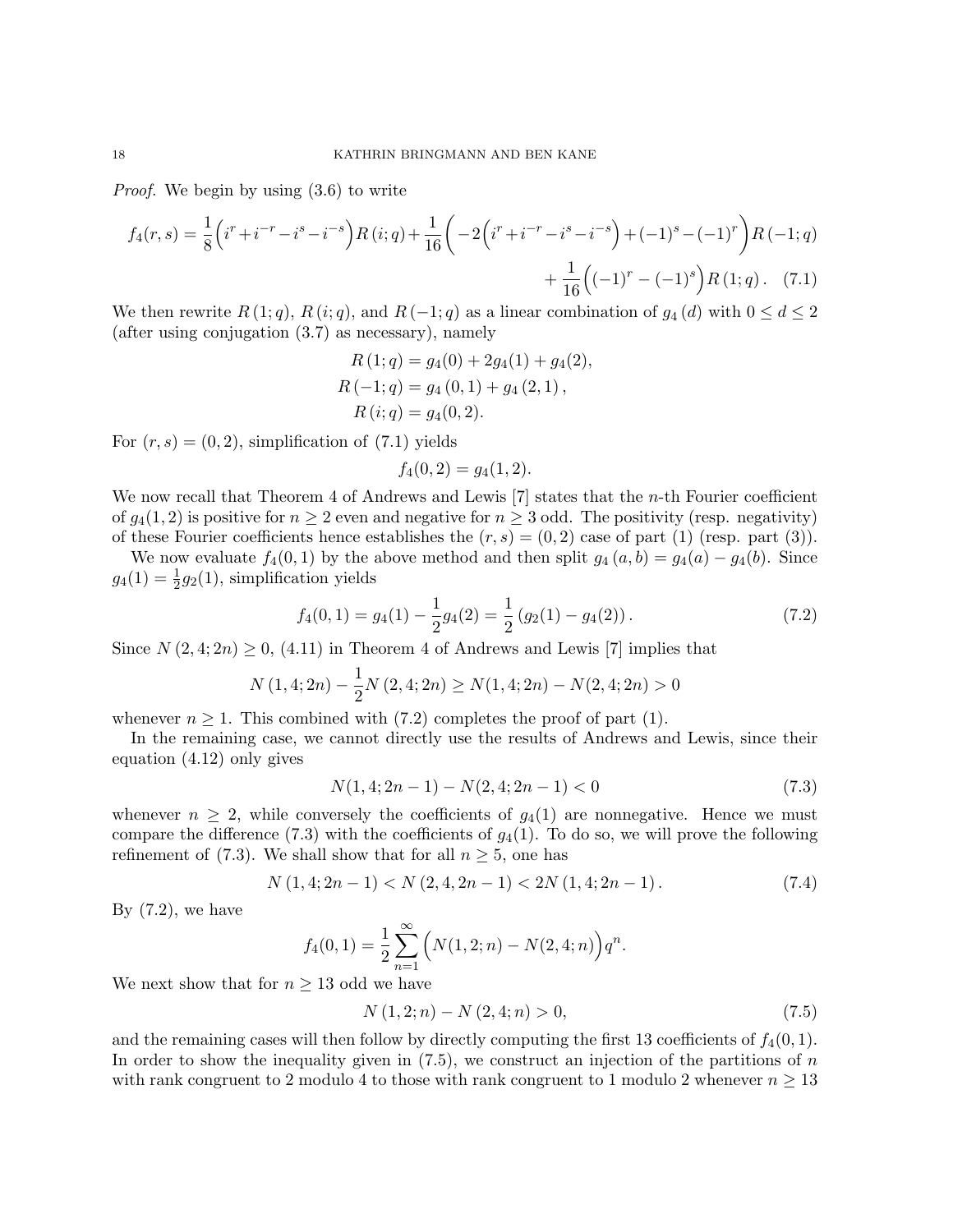odd. We denote the largest summand of a partition  $\lambda$  of n with rank congruent to 2 modulo 4 by  $\lambda_1$  and the second largest by  $\lambda_2$  and assume that  $\lambda$  has  $\ell$  parts.

- (1) If  $\lambda_1 \geq \lambda_2 + 2$  with  $(\lambda_1, \lambda_2) \neq (3, 1)$ , then we change  $\lambda_1 \to \lambda_1 2$  and add in the extra summand 2 to  $\lambda$ .
- (2) If  $(\lambda_1, \lambda_2) = (3, 1)$ , then we change  $\lambda_1 \to \lambda_1 + 1$  and  $\lambda_2 \to \lambda_2 + 3$ , while removing 4 parts of size 1 from  $\lambda$ .
- (3) If  $\lambda_1 < \lambda_2 + 2$  and  $\lambda_2 \neq 1$ , then we change  $\lambda_2 \to \lambda_2 1$  and add in an extra summand 1 to  $\lambda$ .
- (4) If  $\lambda_1 < \lambda_2 + 2$  and  $\lambda_2 = 1$ , then we change  $\lambda_1 \to \lambda_1 + 6$  and  $\lambda_2 \to \lambda_2 + 3$ , while removing 9 parts of size 1 from  $\lambda$ .

It is easily verified that the partitions in the image of this mapping all have odd rank. Each of the cases  $(1)$ – $(4)$  is obviously itself an injection, so we only need to check that the images of each are pairwise disjoint. In case (1) the resulting partition has rank congruent to  $-1$  modulo 4. Case (2) also yields partitions with rank congruent to −1 modulo 4, but with no parts of size 2, and hence its image is disjoint from the image in case (1). In case (3) the rank is congruent to 1 modulo 4, so the rank splits the case  $(3)$  from  $(1)$  and  $(2)$ . In case  $(4)$  the partitions in the image do not have any parts of size 2 and their ranks are congruent to −1 modulo 4, splitting case (4) from cases (1) and (3). To separate the cases (2) and (4) we note that the largest part occurs twice in case (4) and only once in case (2).

In order to get a strict inequality in (7.5), we must also show that this injection is not onto. The image of our injection is restricted to partitions containing a part of size 1 or 2, forcing the desired strict inequality since for  $n \geq 8$  one of the partitions  $(n-3,3)$  and  $(n-4,4)$  has rank congruent to 1 modulo 2 but no parts of size 1 or 2.

 $\Box$ 

The cases  $t = 5$  and  $t = 7$  will follow directly from the identities (5.2) and (5.3) in Theorems 5.1 and 5.2 combined with the inequalities given in Theorem 1.1 of [13] (and the more precise version given in Tables 1 and 2 of the Appendix in [13]). However, as these are the only cases with  $(t, 6) = 1$  which are not contained in Theorem 1.2, we include the conclusions for completeness.

#### Theorem 7.2.

- (1) For  $t = 5$  we have the following inequalities:
	- (a) For  $0 < s \leq 4$  we have

 $NF_2 (0, 5; 5n + 2) > NF_2 (s, 5; 5n + 2),$ 

where strict inequality is satisfied for  $n > 5$ .

(b) For  $n \in \mathbb{N}$  and  $0 < s \leq 4$ , one has the inequality

$$
NF_2(0,5;5n) > NF_2(s,5;5n).
$$

(c) For every  $n \geq 0$  and  $0 < s \leq 4$ , it holds that

$$
NF_2(0,5;5n+3) < NF_2(s,5;5n+3).
$$

(2) For  $t = 7$  the following inequalities hold:

(a) For  $n \geq 20$ , one obtains

$$
NF_2(0,7;7n) > NF_2(1,7;7n) = NF_2(3,7;7n).
$$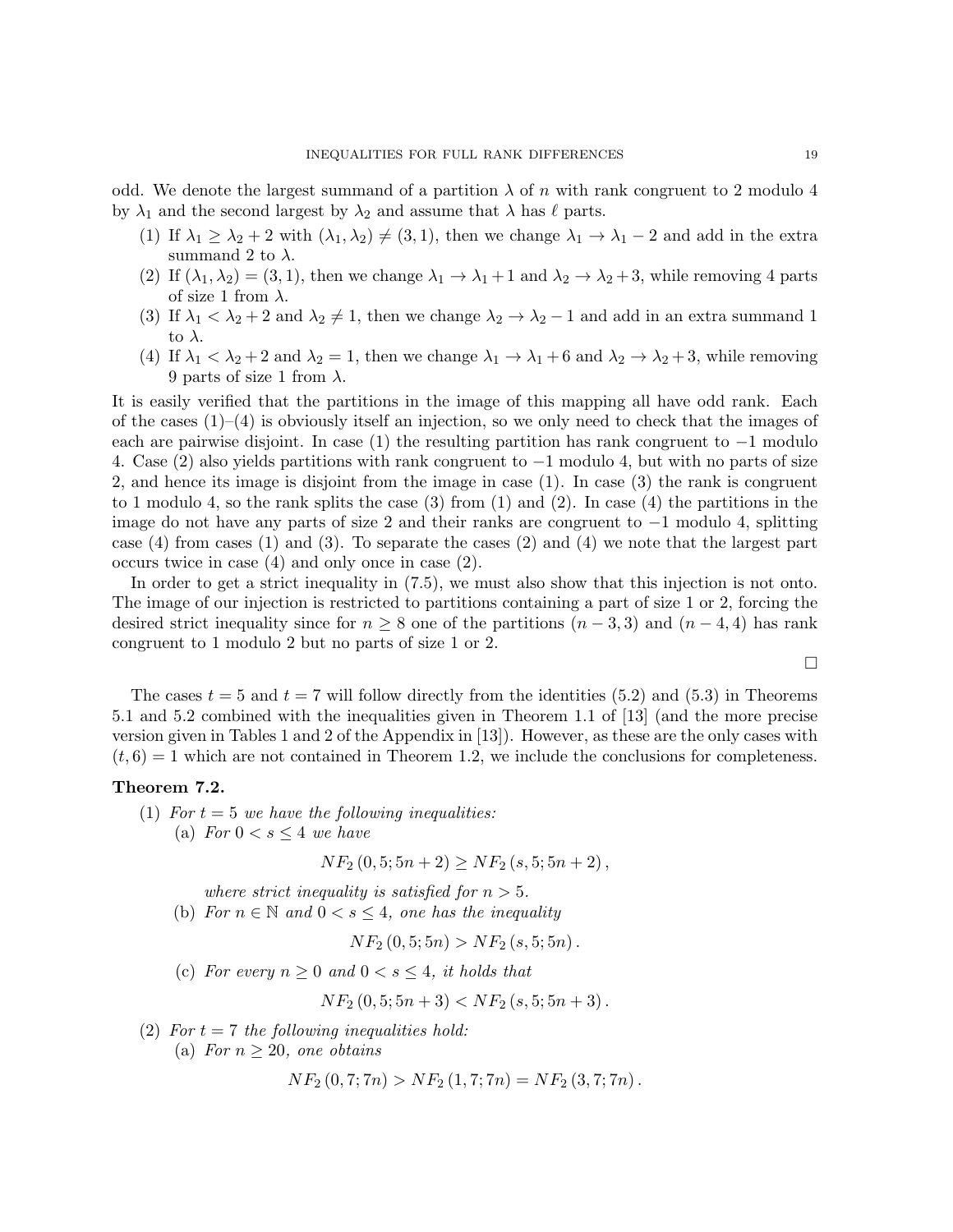For all  $n \geq 0$  we have

$$
NF_2(0,7;7n+2) > NF_2(1,7;7n+2).
$$

When  $n > 7$  we have

$$
NF_2(0,7;7n+3) < NF_2(1,7;7n+3),
$$

$$
NF_2(0,7;7n+4) > NF_2(1,7;7n+4).
$$

For  $n > 4$  one has

$$
NF_2(0,7;7n+6) < NF_2(1,7;7n+6).
$$

(b) If  $(r, s) = (0, 3)$  then for every  $n \geq 0$  one has

$$
NF_2(0,7;7n+2) > NF_2(3,7;7n+2),
$$

and for  $n > 1$ 

 $NF_2 (0, 7; 7n + 6) < NF_2 (3; 7n + 6)$ .

(c) For  $(r, s) = (1, 3)$  and  $n > 7$ , we have

$$
NF_2 (1, 7; 7n + 2) < NF_2 (3, 7; 7n + 2),
$$
\n
$$
NF_2 (1, 7; 7n + 3) > NF_2 (3, 7; 7n + 3),
$$
\n
$$
NF_2 (1, 7; 7n + 4) < NF_2 (3, 7; 7n + 4).
$$

Finally for all  $n \geq 0$  we have

 $NF_2 (1, 7; 7n + 6) > NF_2 (3, 7; 7n + 6).$ 

#### **REFERENCES**

- [1] S. Ahlgren, S. Treneer, Rank generating functions as weakly holomorphic modular forms, Acta Arith. 133 (2008), 267–279.
- [2] S. Ahlgren, K. Ono, Congruence properties for the partition function, Proc. Nat. Acad. Sci USA 98 (2001), 12882–12884.
- [3] G. Andrews, On the theorems of Watson and Dragonette for Ramanujan's mock theta functions, Amer. J. Math. 88 (1966), 454–490.
- [4] G. Andrews, The theory of partitions, Encyclopedia of Mathematics and its Applications 2, Addison-Wesley Publishing Co., Reading, Mass., 1976.
- [5] G. Andrews, Partitions, Durfee symbols, and the Atkin-Garvan moments of ranks, Invent. Math. 169 (2007), 37–73.
- [6] G. Andrews, F. Garvan, Dyson's crank of a partition, Bull. Amer. Math. Soc. 18 (1988), 167–171.
- [7] G. Andrews, R. Lewis, The ranks and cranks of partitions moduli 2, 3 and 4, J. Number Theory 85 (2000), 74–84.
- [8] A. Atkin, F. Garvan, Relations between the ranks and cranks of partitions, Ramanujan J. 7 (2003), 343–366.
- [9] A. Atkin, P. Swinnerton-Dyer, Some properties of partitions, Proc. London Math. Soc. (3) 4 (1954), 84–106.
- [10] K. Bringmann, Asymptotics for Rank Partition Functions, Trans. Amer. Math. Soc. 361 (2009), 3483–3500.
- [11] K. Bringmann, On certain congruences for Dyson's ranks, Int. J. Number Theory 5 (2009), 573–584.
- [12] K. Bringmann, F. Garvan, K. Mahlburg, Partition statistics and quasiharmonic Maass forms, Int. Math. Res. Not. 2009 (2009), 63–97.
- [13] K. Bringmann, B. Kane, Inequalities for differences of Dyson's rank for all odd moduli, Math. Res. Lett. 17 (2010), 927–942.
- [14] K. Bringmann, K. Ono, The f(q) mock theta function conjecture and partition ranks, Invent. Math. 165 (2006), 243–266.
- [15] K. Bringmann, K. Ono, Dyson's ranks and Maass forms, Ann. of Math. 171 (2010), 419–449.